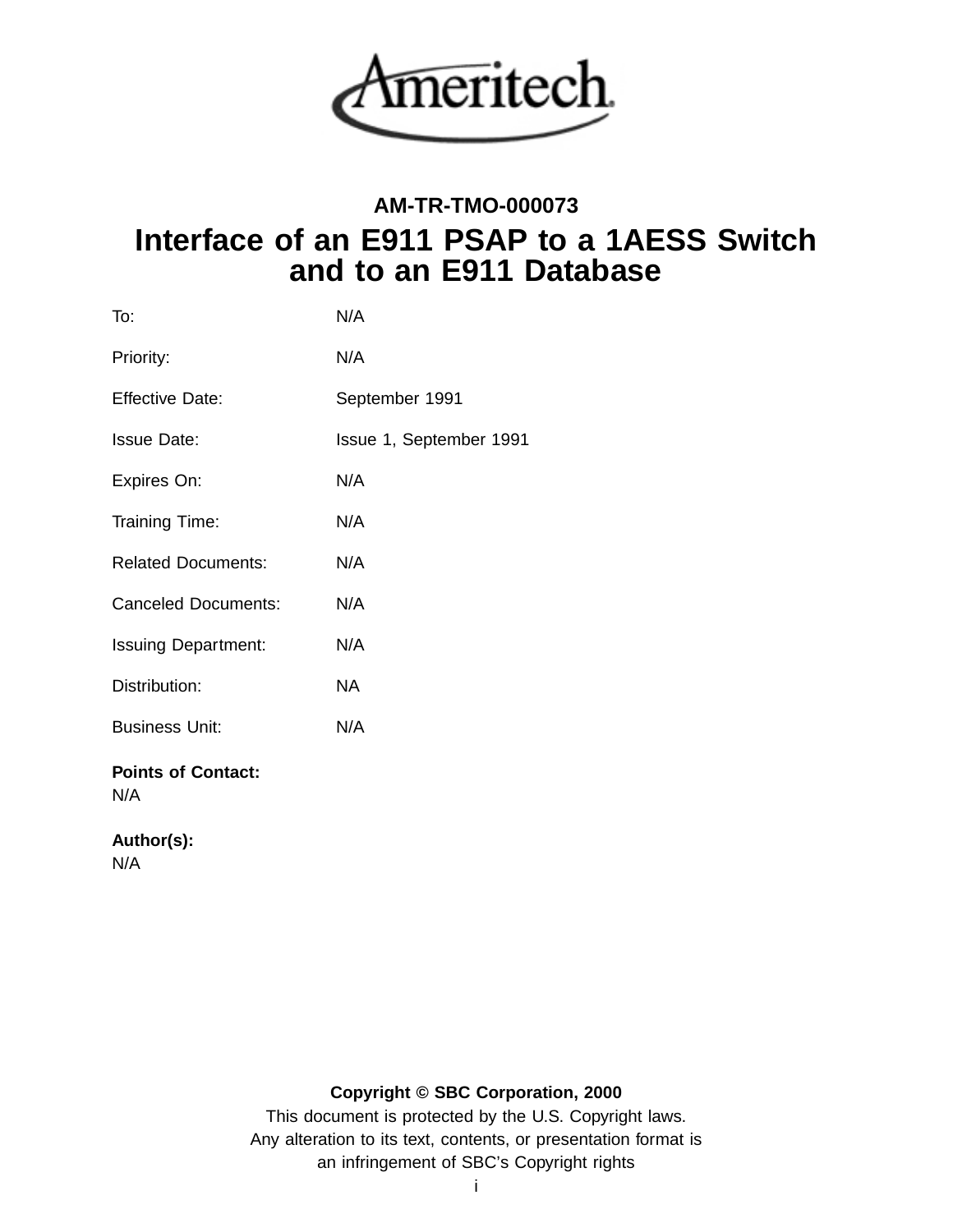#### **Table of Contents**

| 1. |      | <b>GENERAL</b>                                                 | 3              |  |  |
|----|------|----------------------------------------------------------------|----------------|--|--|
|    | 1.1. | Introduction                                                   | 3              |  |  |
|    | 1.2. | <b>Service Overview</b>                                        | 3              |  |  |
|    | 1.3. | System Architecture                                            | 3              |  |  |
| 2. |      | <b>LIST OF E911 FEATURES</b>                                   | 4              |  |  |
|    | 2.1. | <b>Switch-Related Features</b>                                 | 4              |  |  |
|    |      | 2.1.1. Selective Routing                                       | 4              |  |  |
|    |      | 2.1.2.<br><b>Default Routing</b>                               | 4              |  |  |
|    |      | 2.1.3.<br><b>Alternate Routing</b>                             | 5              |  |  |
|    | 2.2. | Interface-Related Features (See respective interface section)  | 5              |  |  |
| 3. |      | INTERFACE BETWEEN 1AESS SWITCH AND PSAP                        | 5              |  |  |
|    | 3.1. | Features                                                       | 5              |  |  |
|    | 3.2. | Interface Description (Trunk/PSAP)                             | 6              |  |  |
|    |      | Trunk to PSAP Connection<br>3.2.1.                             | 6              |  |  |
|    |      | Connection to a PSAP With ANI Display<br>3.2.2.                | $\overline{7}$ |  |  |
|    |      | 3.2.3.<br>Connection to a PSAP Without ANI Display             | 8              |  |  |
|    |      | 3.2.4.<br><b>Disconnection of Call</b>                         | 8              |  |  |
|    |      | Transfer of Call From Primary to Secondary PSAP<br>3.2.5.      | 8              |  |  |
|    |      | 3.2.6.<br>Disconnect Supervision of Three-Party Connection     | 10             |  |  |
|    |      | Transfer of Call from Secondary PSAP to Another PSAP<br>3.2.7. | 12             |  |  |
|    | 3.3. | <b>Tones Used for Functions</b>                                | 12             |  |  |
|    | 3.4. | Trunk Maintenance Test Calls                                   | 12             |  |  |
| 4. |      | INTERFACE BETWEEN DATABASE SYSTEM AND PSAP                     |                |  |  |
|    | 4.1. | Features                                                       | 13             |  |  |
|    | 4.2. | Interface Description (Node/PSAP)                              | 14             |  |  |
|    |      | Physical Arrangement of Interface<br>4.2.1.                    | 14             |  |  |
|    |      | Data Link Protocol<br>4.2.2.                                   | 14             |  |  |
| 5. |      | SUPPLEMENTAL INFORMATION                                       | 15             |  |  |

### **Copyright © SBC Service, Inc. 2000**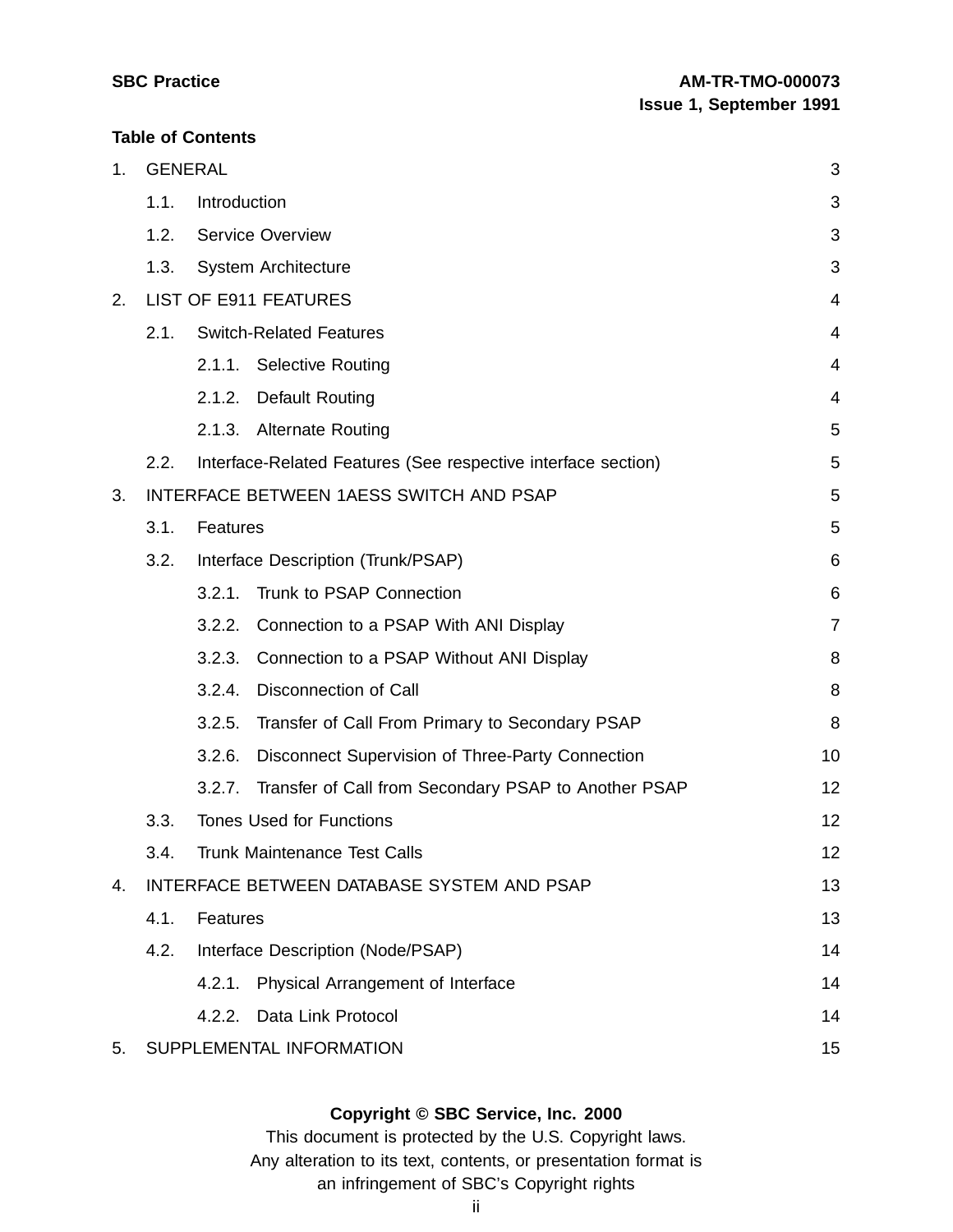| <b>SBC Practice</b> |                                                 | <b>AM-TR-TMO-000073</b><br><b>Issue 1, September 1991</b> |  |
|---------------------|-------------------------------------------------|-----------------------------------------------------------|--|
| 5.1.                | Description of Terms (Acronyms & Abbreviations) | 15                                                        |  |
| 5.2.                | References                                      | 17                                                        |  |
|                     |                                                 |                                                           |  |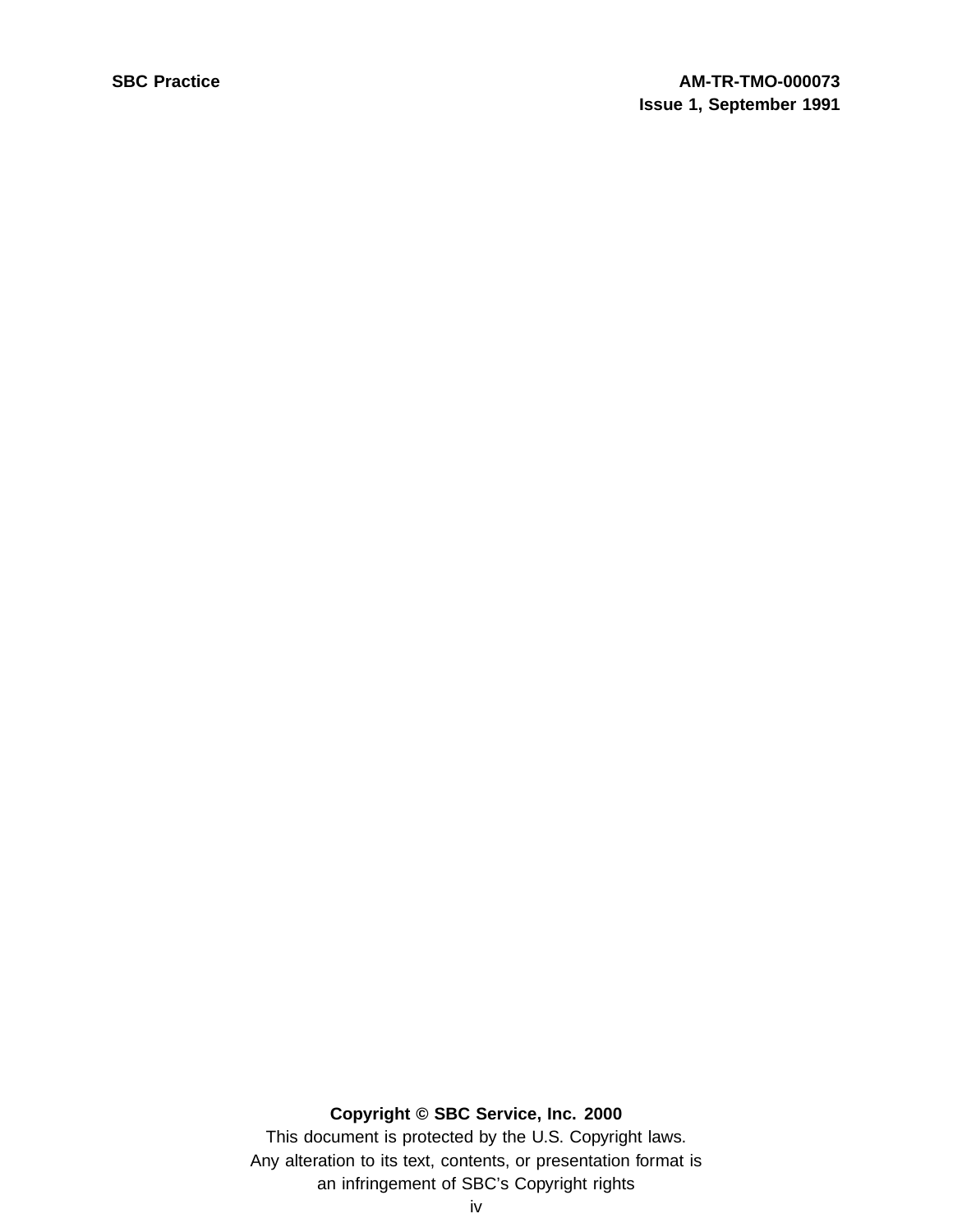### **TECHNICAL REFERENCE NOTICE**

This Technical Reference is published by Ameritech to provide description of interfaces in two areas of an E911 system: The interface between a 1AESS switch and a Public Safety Answering Point (PSAP); and the interface between an E911 database and a PSAP.

Ameritech reserves the right to revise this document for any reason including, but not limited to, conformity with standards promulgated by various agencies, utilization of advances in the state of the technical areas, or the reflection of changes in the design of any equipment, techniques or procedures described or referred to herein.

**AMERITECH MAKES NO REPRESENTATION OR WARRANTY, EXPRESS OR IMPLIED, WITH RESPECT TO THE SUFFICIENCY, ACCURACY, OR UTILITY OF ANY INFORMATION OR OPINION CONTAINED HEREIN. AMERITECH EXPRESSLY ADVISES THAT ANY USE OF OR RELIANCE UPON THIS TECHNICAL REFERENCE IS AT THE RISK OF THE USER AND THAT AMERITECH SHALL NOT BE LIABLE FOR ANY DAMAGE OR INJURY IN-CURRED BY ANY PERSON ARISING OUT OF THE SUFFICIENCY, ACCURACY, OR UTILITY OF ANY INFORMATION OR OPINION CONTAINED HEREIN.**

This document is not to be construed as a suggestion to any manufacturer to modify or change any of its products, nor does this document represent any commitment by Ameritech or any Ameritech Operating Company (AOC) to purchase any product, whether or not it provides the described characteristics.

Ameritech does not recommend products, and nothing contained herein is intended as a recommendation of any product to anyone.

Nothing contained herein shall be construed as conferring by implication, estoppel, or otherwise any license or right under any patent, whether or not the use of any information herein necessarily employs an invention of any existing or later issued patent.

Ameritech reserves the right not to offer any or all of these services and to withdraw any or all of them at any future time.

Document may be ordered from Ameritech by contacting the Document Order Center at (847) 248-4324.

#### **Copyright © SBC Service, Inc. 2000**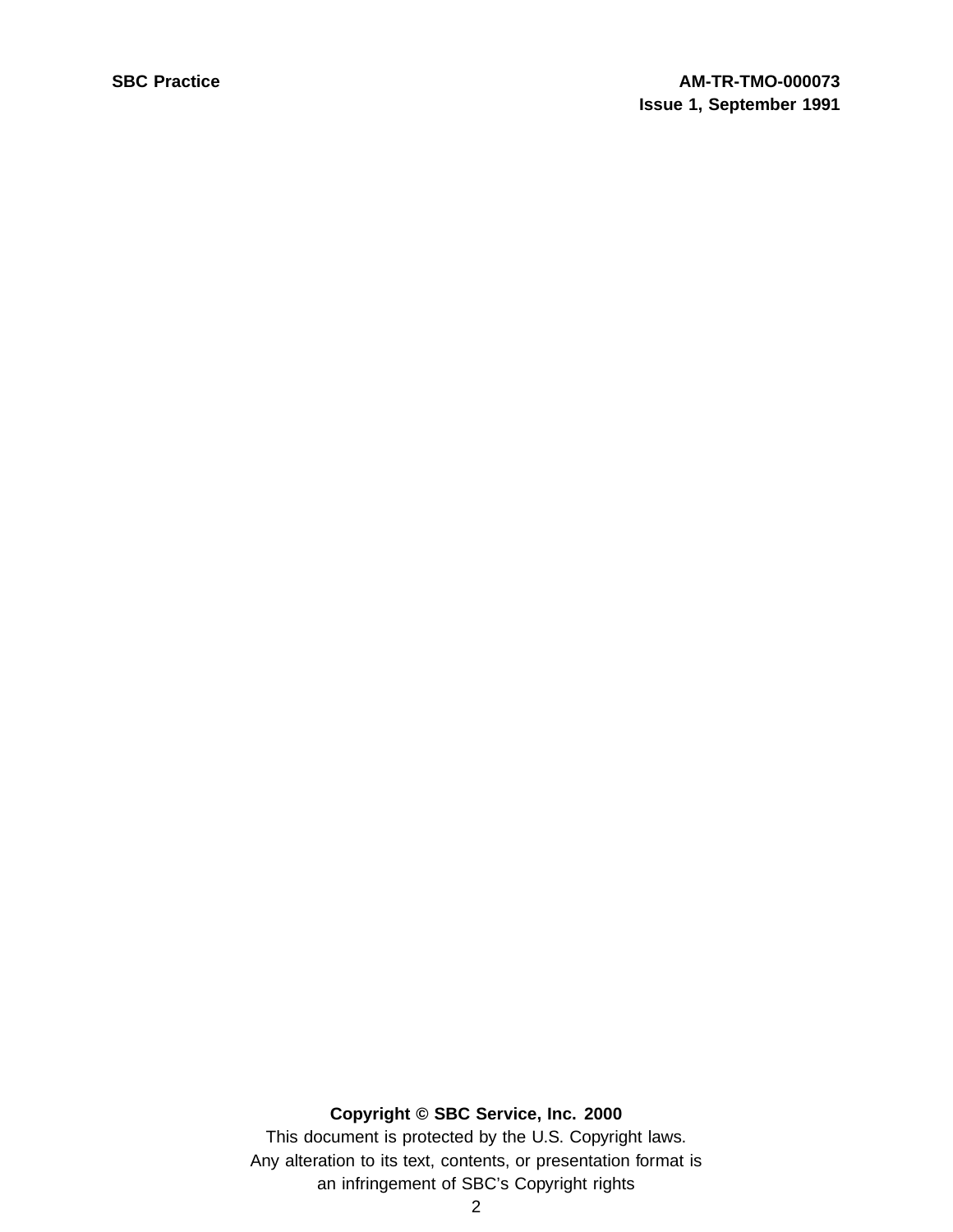### **1. GENERAL**

This document has been prepared by Ameritech as a technical reference that provides descriptions of interfaces in two areas of an E911 system: The interface between a 1AESS switch and a public safety answering point (PSAP); and the interface between an E911 database and a PSAP.

### **1.1. Introduction**

The main purpose of this technical reference is to provide a description of the following interfaces in an E911 system: 1) the interface between the 1AESS switch and the CPE at the PSAP; and 2) the interface between the E911 database system and the CPE at the PSAP. (See Figure 1.) The first interface is from a switch via automatic number identification (ANI) trunks to the ANI trunk controller at the PSAP. The second interface is from a node of a database system via data links to the automatic location identification (ALI) multiplexer at the PSAP. Both, the ANI controller CPE and the ALI multiplexer CPE are generally referred to as common PSAP equipment.

#### **1.2. Service Overview**

E911 service selectively routes a call of a calling party (having dialed 911) to a PSAP which has jurisdictional responsibility for the calling party's location. The PSAP equipment, that has the interface to the 1AESS switch, receives emergency calls with ANI. The PSAP equipment, that has the interface to the node of the database, queries that database for ALI. Together, both interfaces enable the PSAP to provide E911 service which includes: 1) communication with the calling party; 2) calling number identification (ANI); and 3) calling number location (ALI). Another important factor in E911 is the selective capability of calls from PSAP to PSAP via the interface to the network.

### **1.3. System Architecture**

There are three major divisions in the E911 system architecture: 1) the E911 control/tandem switch(s) of the network; 2) the E911 database system; and 3) the E911 PSAP(s). (See Figure 1.) Each division in this architecture plays a major role processing calls and providing ANI and ALI information. Following is an technical summary of E911 system operation within the architecture:

A system, having been assigned to serve specific municipalities, must be prepared properly before it can operate effectively. The major items that must be accomplished are as follows: 1) the E911 database must be built by matching telephone numbers to addresses (locations), then by grouping specific addresses and assigning them to PSAPs (primary PSAP for police department and secondary PSAP for fire district); 2) E911 software packages must be installed in 1AESS switches that are designated E911 control tandems, then the prepared database infor-

### **Copyright © SBC Service, Inc. 2000**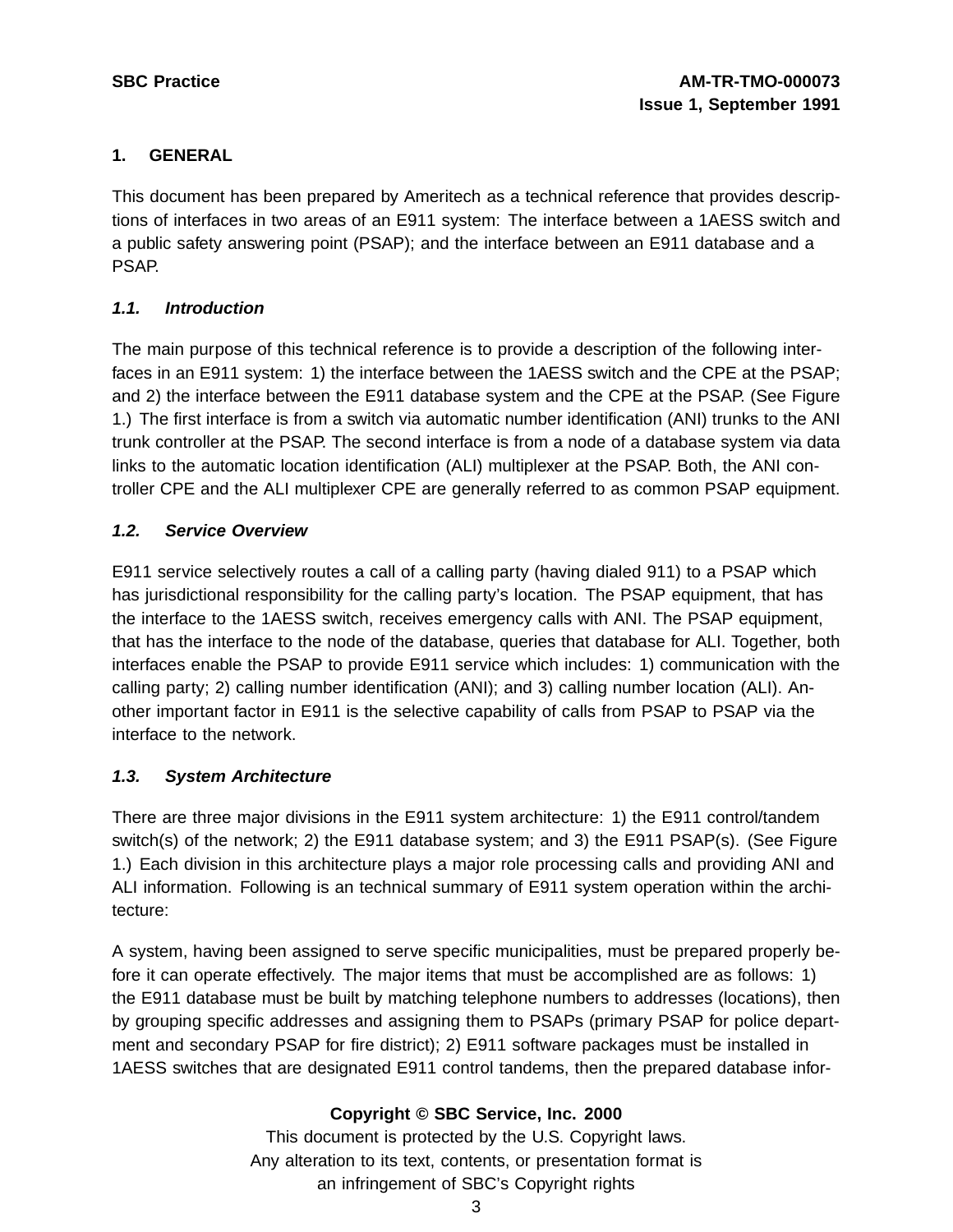# **SBC Practice AM-TR-TMO-000073 Issue 1, September 1991**

mation is downloaded into the switch software which establishes translations for selective routing; and 3) the telephone company must coordinate PSAP equipment implementation for the customer (municipality).

In actual operation, all 911-originated calls at end-office switches, with calling number identification, home into a designated E911 tandem switch; after the tandem switch has been accessed, it performs a translation within the E911 software to determine the selective route. The call then progresses, with the same calling number identification, to the selected PSAP. The PSAP ANI controller (via controller/network interface) receives the call and displays the calling telephone number only; at this point there is voice communication between calling party and PSAP. The PSAP ALI multiplexer (via multiplexer/node interface) queries the database system for calling number location/address; the information is then displayed at the PSAP.

# **2. LIST OF E911 FEATURES**

E911 service provides certain features that are functional in the tandem switch or interface areas of an E911 system. This section lists all features applicable in E911 (as switch-related or interface-related). The tandem switch-related features are summarized in this section. The interface-related features are explained in the respective interface description sections.

### **2.1. Switch-Related Features**

- Selective routing
- Default routing
- Alternate routing

### 2.1.1. Selective Routing

Selective routing provides the capability to route a call of a calling party (having dialed 911) to the proper, primary PSAP which has jurisdictional responsibility for the location (originating station) of the calling party. Selective routing is based on ANI, office code or number group of the originating station.

### 2.1.2. Default Routing

Default routing is a standard arrangement which provides the capability to automatically route a 911 call to a predesignated (default) PSAP when ANI is not available or distorted from an end office, or when malfunction occurs. In some cases of default, the tandem will generate a fictitious ANI code of 911-0XXX (the XXX designating the end/originating office) to the PSAP for the attendant to determine the approximate origin of the call.

### **Copyright © SBC Service, Inc. 2000**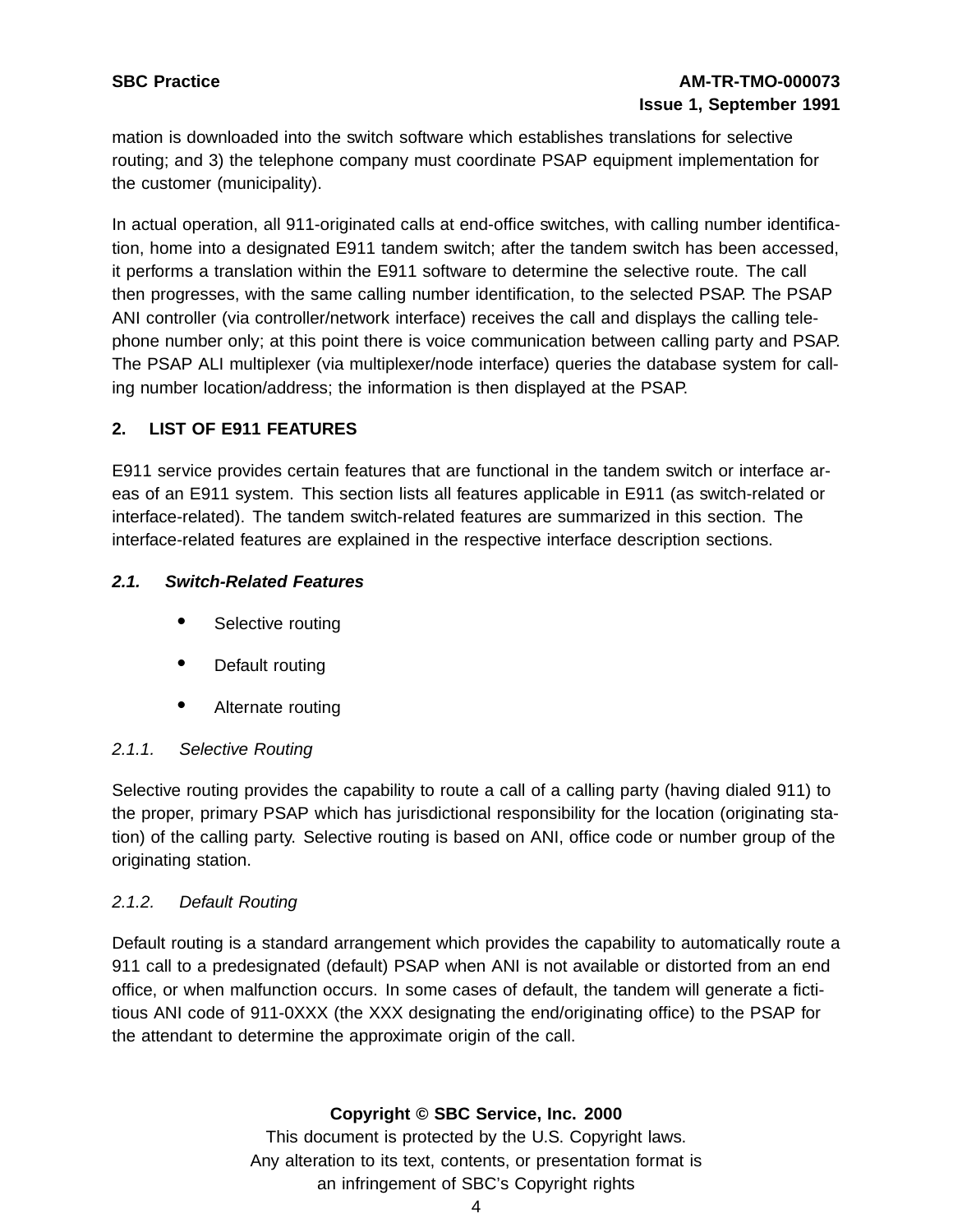### 2.1.3. Alternate Routing

Alternate routing is a standard feature and provides functional capability to alternate route to a predesignated PSAP when a primary PSAP has an all trunks busy condition, is closed at nightime (night service elsewhere), or has a power failure.

### **2.2. Interface-Related Features (See respective interface section)**

- Selective transfer (Switch-PSAP interface)
- Fixed transfer (Switch-PSAP interface)
- Manual transfer (Switch-PSAP interface)
- Forced disconnect (Switch-PSAP interface)
- ANI (Switch-PSAP interface)
- ALI (Database-PSAP interface)

### **3. INTERFACE BETWEEN 1AESS SWITCH AND PSAP**

This section provides the description of the interface between the 1AESS switch (ANI trunk) of the network and the common CPE (ANI controller) of the PSAP.

#### **3.1. Features**

The network (ANI trunk) to PSAP interface serves as a means of providing voice communications and certain E911 features. The features that are functional between the network and PSAP are listed in Section 2.2. This section (3.1) will briefly explain these features (the trunk/ PSAP interface description starts in Section 3.2):

• Selective Transfer

Selective transfer allows an established 911 call to be selectively transferred by an E911 tandem office from a primary PSAP to a correct secondary PSAP associated with the calling station ANI. The attendant at the primary PSAP must initiate the transfer to the proper type agency (fire department, etc.) desired. Secondary PSAPs receive calls only on a transfer basis.

• Fixed Transfer

#### **Copyright © SBC Service, Inc. 2000**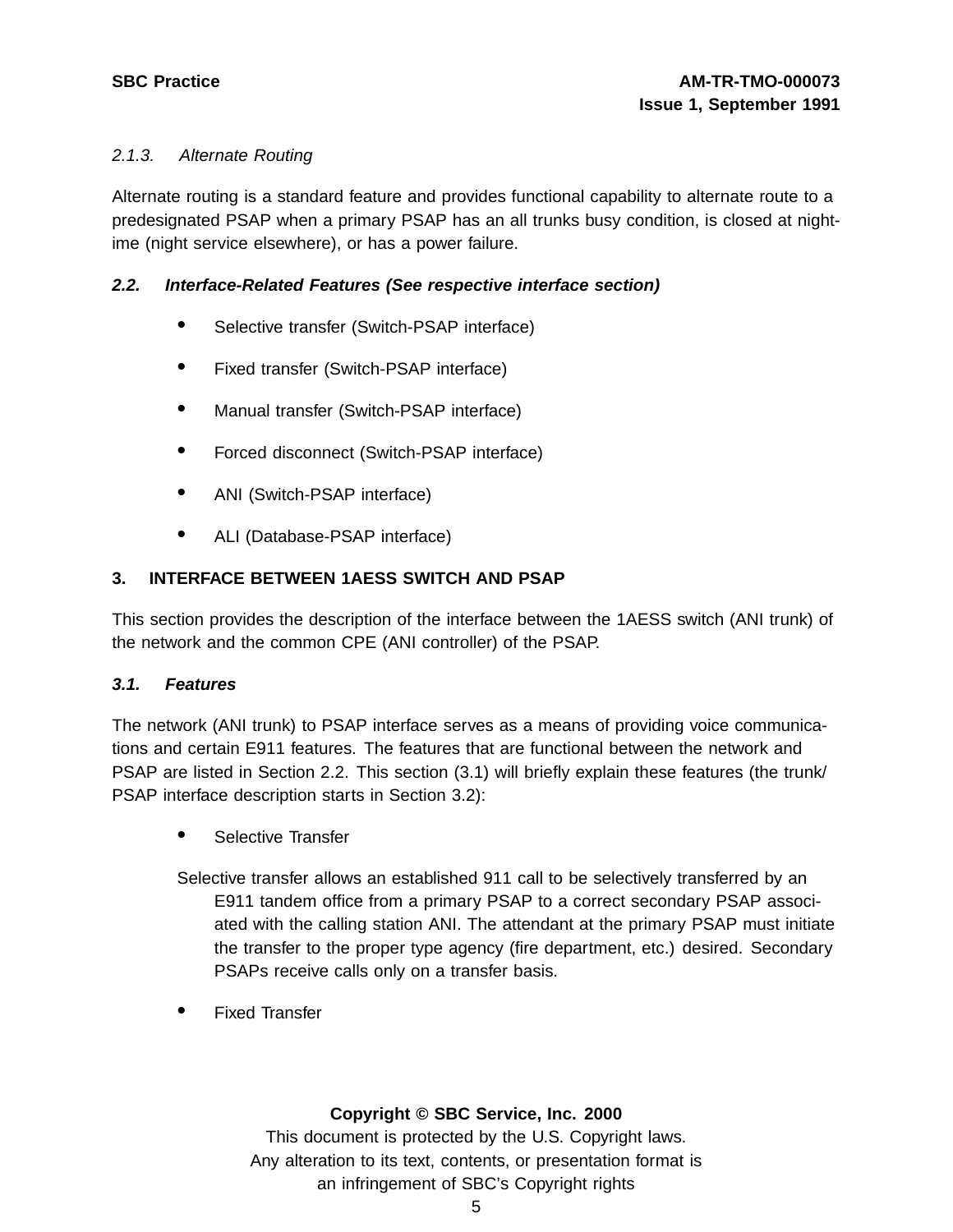Fixed transfer allows an established 911 call to be transferred by an E911 tandem after the PSAP attendant initiates the proper destination to the type agency (fire department, etc.) desired. Fixed transfer uses the speed calling feature of the E911 control/tandem switch.

Manual Transfer

Manual transfer is controlled by the PSAP attendant who determines the desired destination and manually dials the number of the secondary PSAP.

• Forced Disconnect

Forced disconnect allows a PSAP attendant to release a 911 call connection, even though the calling party has not hung up, thereby preventing a tie-up of dedicated 911 facilities. (Forced disconnect is an inherent capability with E-911 service.)

• ANI

Automatic Number Identification (ANI) display at the PSAP is an optional feature. In addition to the display of ANI for the customer at the PSAP, ANI has a functional role. ANI, which originates at a local/end office switch as the identification of the calling party station, is outpulsed (transmitted) to the tandem switch where it is used selective routing to a PSAP; when the PSAP responds, the same ANI at the tandem switch is retransmitted to the PSAP equipment for display.

#### **3.2. Interface Description (Trunk/PSAP)**

#### 3.2.1. Trunk to PSAP Connection

The trunks or circuits which are used for connection to a PSAP are the standard, one-way outgoing, two-wire, local loop, reverse battery type. The electrical characteristics of a trunk call state of the 1AESS switch to PSAP communication are listed in Table 1. The electrical characteristics of a trunk call state of the PSAP to 1AESS switch communication are listed in Table 2. Additional information on loop characteristics can be found in the following documents: 1) "Description of the Analog Voiceband Interface Between the Bell System Local Exchange Lines and Terminal Equipment," PUB 61100, Bellcore, January 1983; and 2) "Lightning and 60-Hz Disturbances at the Bell Operating Company Network Interface," TR-EOP-000001, Bellcore, Issue 2, June 1987.

#### **Copyright © SBC Service, Inc. 2000**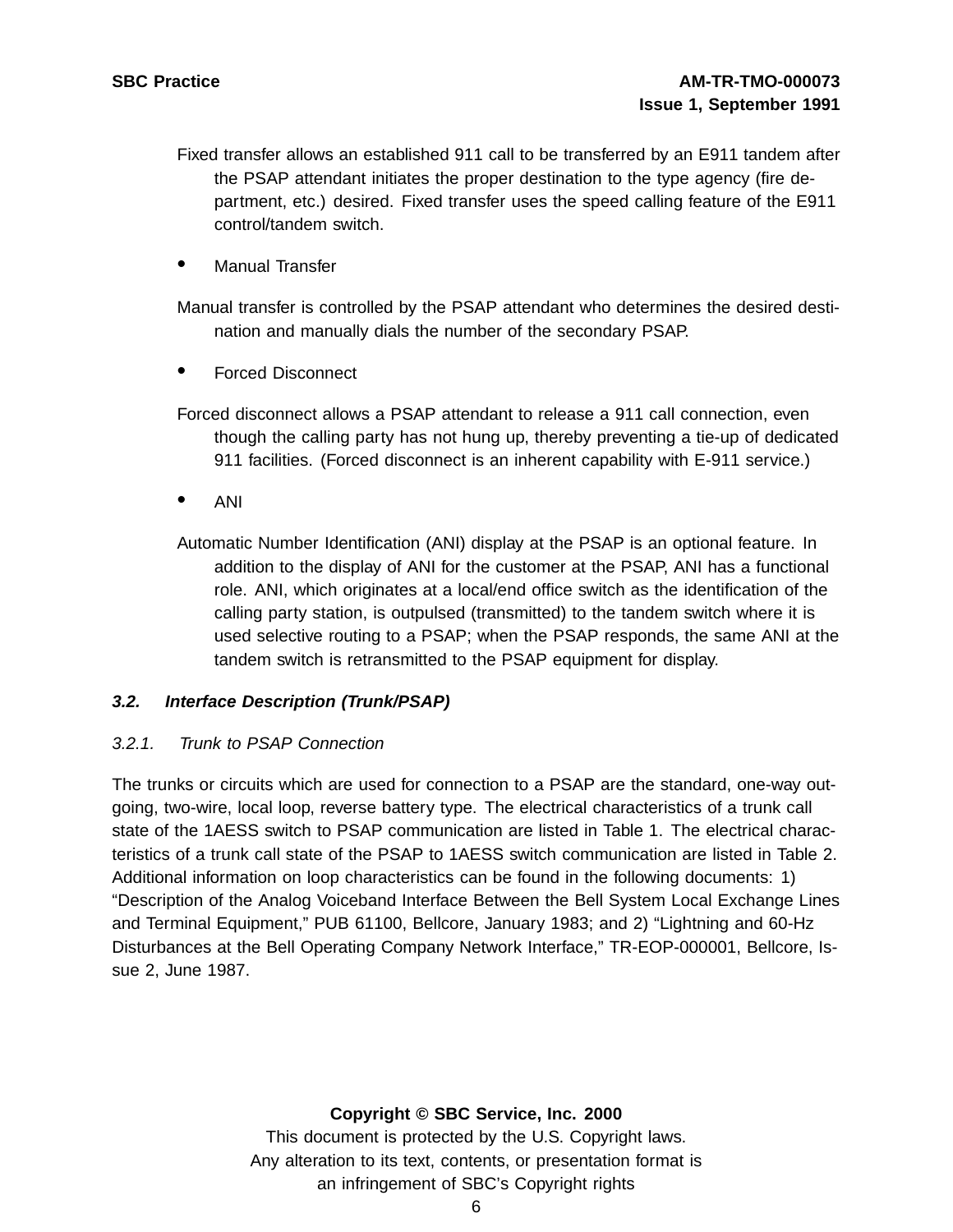#### 3.2.2. Connection to a PSAP With ANI Display

After the E911 tandem office seizes a dedicated E911 ANI trunk (which is connected to a MF transmitter), the normal sequence of events which occur are described below:

- 1. The switch sends an off-hook signal to the PSAP over seized trunk.
- 2. The switch waits 16 to 20 seconds for receipt of the ANI start pulsing wink signal from the PSAP. (If the requirement is not met, the trunk is placed on a maintenance list and a new trunk is seized.)
- 3. The PSAP should return an ANI start pulsing wink signal (250  $\pm$  50 ms wink signal) to the switch in less than 4 seconds after it recognizes the seizure. (The wink signal causes the switch to start MF outpulsing. The attendant answers the call in this mode if there is an ANI failure, all zeros are displayed.)
- 4. The switch begins MF outpulsing of ANI to the PSAP with the format of KP-A-NXX-XXXX-ST. The KP and ST digits are part of standard MF signaling. NXX-XXXX represents the calling station. The "A" digit in the format represents the numbering plan area (NPA) from which the 911 all originated. Table 3 illustrates the encoding of the "A" digit; the NPAs in Table 3 will vary in each area of the network. If ANI of the originating station is not available, a fictitious NXX-XXXX is displayed as follows: 1) 911-0TTT this format represents default routing due to inability of tandem switch to obtain ANI (digits TTT indicate the local originating office); 2) 911-0000 - this format represents an anonymous call to the PSAP (caller dialed seven-digit number of PSAP directly in lieu of dialing 911 that would have been processed through tandem switch with ANI); and 3) 000-0000 - this format represents an ANI failure between the tandem switch and PSAP.
- 5. The PSAP equipment should signal the attendant and send audible ringing to the called party after the PSAP receives complete ANI information. Then, when the call is answered, the PSAP should disconnect audible ringing, connect the call to an available attendant, display the appropriate information at the console of the attendant, and return an off-hook signal to the tandem office.
	- **NOTE:** MF outpulsing consists of a stream of MF tone pulses of 55-65 ms duration separated by silent intervals of 55-65 ms. The NPD ("A") digit and ANI (NXX-XXXX) digits are preceded by a KP digit of 115-125 ms duration and followed by a ST digit of 55-65 ms duration. The ANI information is therefore arranged in the final form of KP-A-NXX-XXXX-ST.

#### **Copyright © SBC Service, Inc. 2000**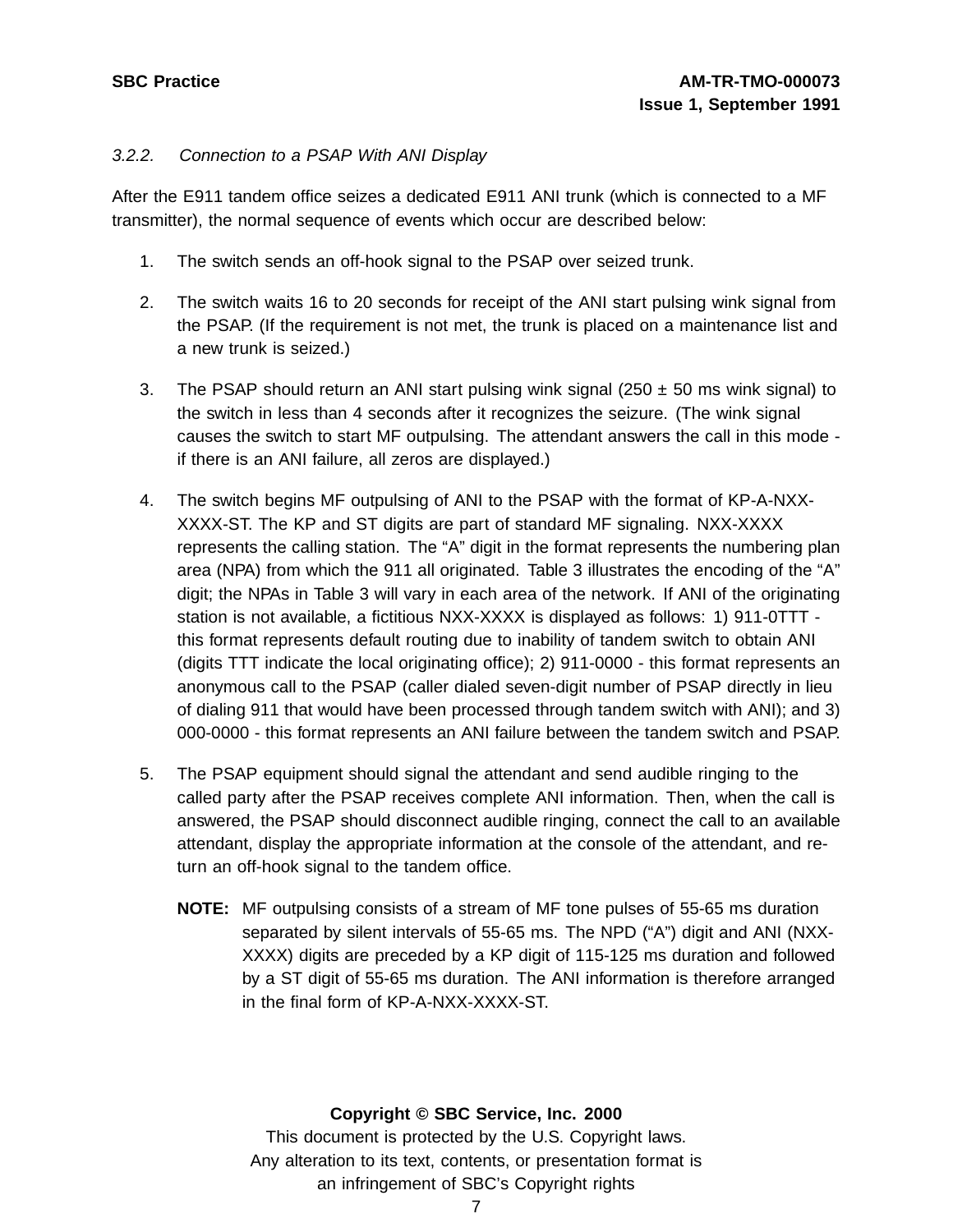### 3.2.3. Connection to a PSAP Without ANI Display

When an E911 PSAP does not have an ANI display option, an idle 911 trunk is automatically cut through to the PSAP. The PSAP equipment should signal the attendant and send audible ringing to the called party after the PSAP detects trunk seizure. When the PSAP answers the call, a talking connection is established to the PSAP and an off-hook signal is sent to the tandem switch. The tandem switch then supervises the call for disconnect and transfer requests.

#### 3.2.4. Disconnection of Call

Disconnect supervision is maintained at the tandem switch. There is a difference in disconnect function dependent on which end, switch or PSAP, that disconnect first.

### 3.2.4.1. PSAP Disconnects First

The PSAP should send an on-hook signal to the tandem switch when the attendant disconnects first. The on-hook duration must be greater than the flash timing period (1.2 seconds) to be interpreted as a disconnect signal. The tandem switch then disconnects the call in both directions, sends an on-hook to the PSAP and idles the outgoing trunk to the PSAP.

#### 3.2.4.2. Calling Party Disconnects First

The local office switch sends an on-hook to the tandem switch when the calling party disconnects first; the tandem then sends an on-hook to the PSAP and idles the outgoing trunk to the PSAP.

#### 3.2.5. Transfer of Call From Primary to Secondary PSAP

Transfer of E911 calls are normally made from a primary PSAP to a choice of several secondary PSAPs. Transfers are enabled by using the standard Call Transfer and Speed Calling features of the tandem switch. (Note: The speed calling code formats are not in accordance with the standard numbering and dialing plan for central office switch vertical services. However, due to the design of the E911 feature, the formats must be used in this application.) The tandem switch recognizes a request for transfer when an on-hook flash signal of  $500 \pm 50$  ms is received from the PSAP. There are three types of transfers: 1) selective; 2) fixed; and 3) manual. In each case, the 8-digit ANI code that was sent to the primary PSAP is also sent to the secondary PSAP after the call has been successfully transferred. **The outstanding differences, of each type transfer below (Sections 3.2.5.1, 3.2.5.2, and 3.2.5.3), are shown in bold italics:**

#### **Copyright © SBC Service, Inc. 2000**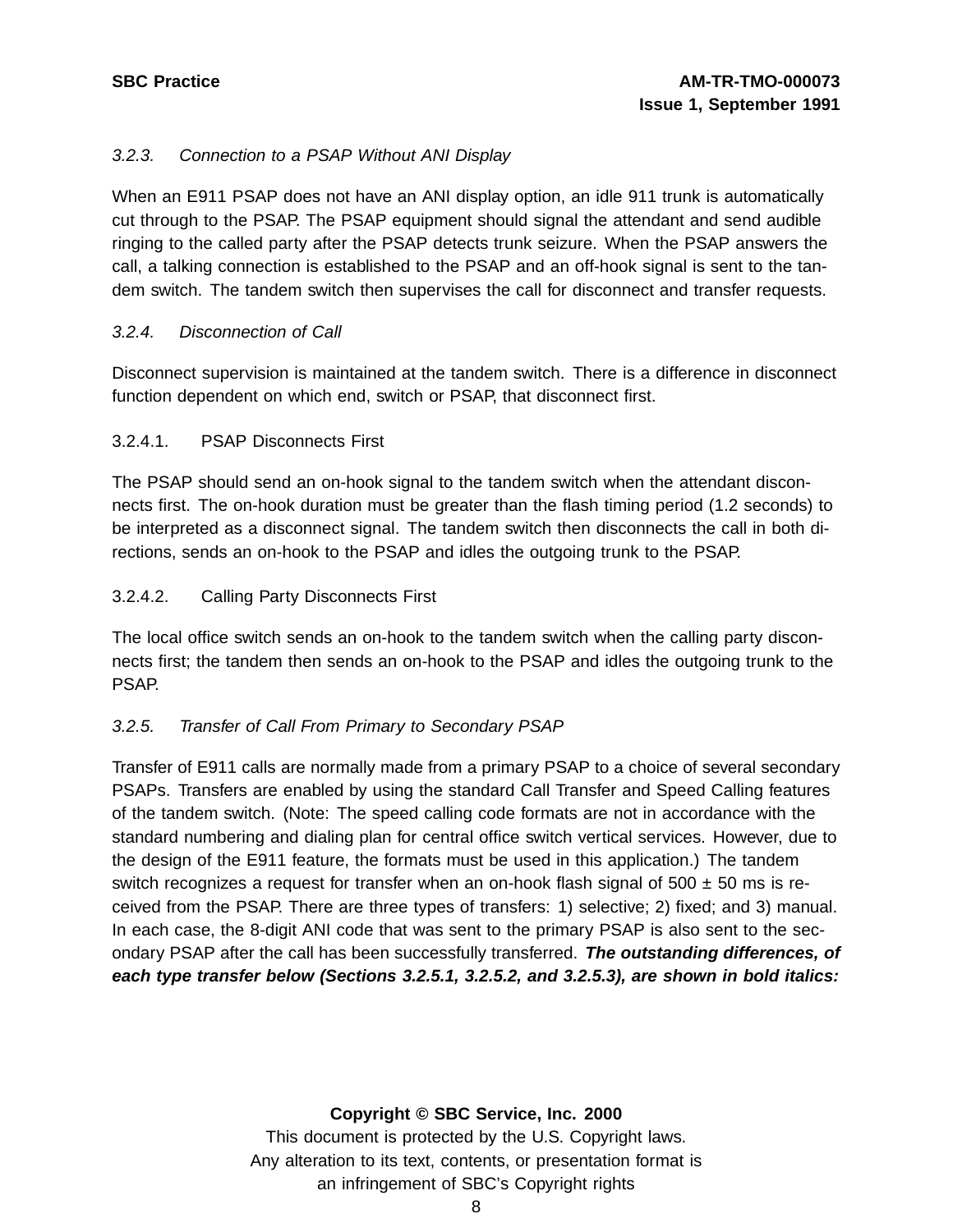#### 3.2.5.1. Selective Transfer

The PSAP equipment should send an on-hook flash signal (500  $\pm$  50 ms) to the tandem switch after the PSAP attendant initiates a **selective transfer. There can only be three options (one in each category) for selective transfer: 1) one for fire; 2) one for ambulance; and 3) one for other.** After the flash signal is detected by the tandem switch, it attempts to seize a threeport conference circuit and a DTMF receiver; one of the following events will then occur: 1) if a three- port conference circuit is not available, the flash signal is ignored; 2) if a DTMF receiver is not available within 3 to 4 seconds of receiving the flash signal, the flash signal is ignored; and 3) if a three-port conference circuit and a DTMF receiver are seized, dial tone is returned to the PSAP to await **coded** information. **The switch, having a stored list of secondary PSAP telephone numbers in memory, uses the list to perform a selective transfer to a specific secondary PSAP dependent on the following information: 1) the primary PSAP that originally received the selectively routed 911 call; 2) the particular calling station ANI; and 3) the emergency transfer digits (ETD) sent to the switch from the initial pri**mary PSAP. The ETD is the selective transfer code in the form of  $*1X$ , where  $X = 1$  to 6. **The transfer code (\*1X)** is sent no sooner than 500 milliseconds after receiving dial tone. (The transfer code contains standard "Touch-Tone" digits of minimum duration, 50 ms on, 50 ms off.) After the tandem switch accepts the transfer digits and terminates to the secondary PSAP and the PSAP attendant answers, the 3-way talking connection is established via the 3-port conference circuit at the tandem switch. **(If a selective transfer request is not valid due to no secondard PSAP telephone number in memory of the switch to match the \*1X code, 120 ipm is returned to the PSAP.)**

#### 3.2.5.2. Fixed Transfer

The PSAP equipment should send an on-hook flash signal (500  $\pm$  50 ms) to the tandem switch after the PSAP attendant initiates a **fixed transfer. There can be may options (possibly more than one in each category) available for fixed transfer: 1) one or more for fire; 2) one or more for ambulance; and 3) one or more for other.** After the flash signal is detected by the tandem switch, it attempts to seize a three-port conference circuit and a DTMF receiver; one of the following events will then occur; 1) if a three-port conference circuit is not available, the flash signal is ignored; 2) is a DTMF receiver is not available within 3 to 4 seconds of receiving the flash signal, the flash signal is ignored; and 3) if a three-port conference circuit and a DTMF receiver are seized, dial tone is returned to the PSAP to await **coded** information. **The PSAP attendant must determine the specific destination (secondary PSAP) and initiate a fixed transfer. (If it is a fire transfer, it must first be determined, by the location of the originating calling station, if Fire Zone A or Fire Zone B, etc. is responsible for the location. The attendant must then initiate the transfer to the specific secondary PSAP as a fixed transfer.) With fixed transfer, the prefixed 2-digit Speed Calling code has the form**

#### **Copyright © SBC Service, Inc. 2000**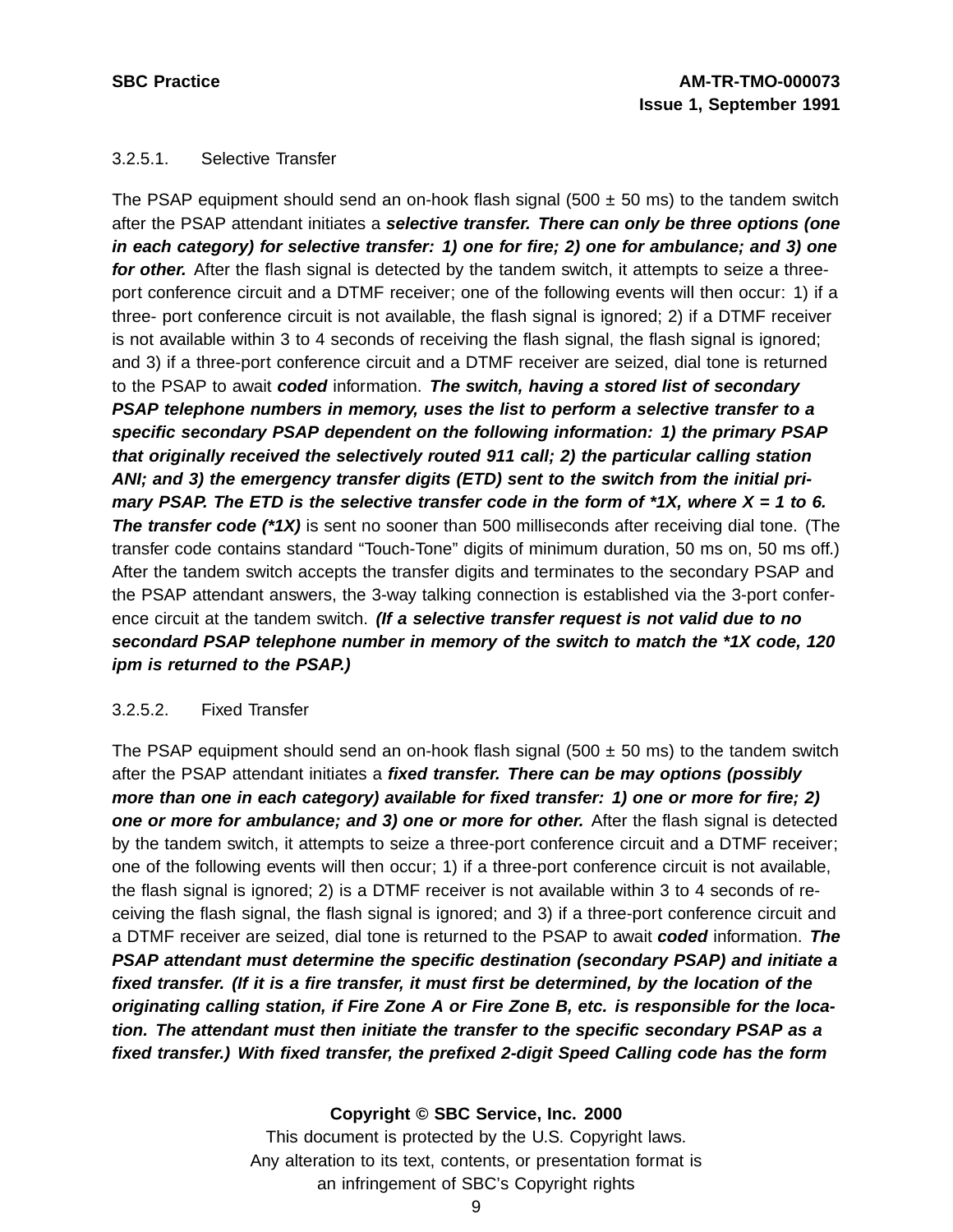# **SBC Practice AM-TR-TMO-000073 Issue 1, September 1991**

**of \*2X, where X = 1 to 6. The transfer code (\*2X)** is sent no sooner than 500 milliseconds after receiving dial tone. (The transfer code contains standard (Touch-Tone" digits of minimum duration, 50 ms on, 50 ms off.) After tandem switch accepts the transfer digits and terminates to the secondary PSAP and the PSAP attendant answers, the 3-way talking connection is established via the 3-port conference circuit at the tandem switch.

### 3.2.5.3. Manual Transfer

The PSAP equipment should send an on-hook flash signal (500  $\pm$  50 ms) to the tandem switch after the PSAP attendant initiates a **manual transfer**. After the flash signal is detected by the tandem switch, it attempts to seize a three-port conference circuit and a DTMF receiver; one of the following events will then occur: 1) if a three-port conference circuit is not available, the flash signal is ignored; 2) if a DTMF receiver is not available within 3 to 4 seconds of receiving the flash signal, the flash signal is ignored; and 3) if a three-port conference circuit and a DTMF receiver are seized, dial tone is returned to the PSAP to await **dialed** information. **With manual dialed transfer, there are two options: 1) an arrangement to manually dial the telephone number (all digits) of the specific secondard PSAP or other destination; and 2) a speed calling code arrangement to reach the desired secondard PSAP. Manually dialed** speed calling codes for a PSAP have the form of \*2X, \*3X or \*4X, where  $X = 0$  to 9. If the **transfer code (\*2X, \*3X or \*4X) is applied, it** is sent no sooner than 500 milliseconds after receiving dial tone. (The transfer code contains standard "Touch-Tone" digits of minimum duration, 50 ms on, 50 ms off.) After the tandem switch accepts the transfer digits and terminates to the secondary PSAP and the PSAP attendant answers, the 3-way talking connection is established via the 3-port conference circuit at the tandem switch.

### 3.2.5.4. Transfer Attempt Failure

If the transfer attempt fails, the tandem switch restores the 911 call connection to the original 2 part call configuration. If the destination (secondary PSAP) is traffic busy, if there is no answer, or if the destination is no longer desired, then the PSAP attendant controlling the 911 call can initiate the release to the destination; initiated release causes the PSAP equipment to generate and send a timed on-hook flash signal (approximately 500 ms) to the tandem switch which interprets the flash signal as a request to disconnect the added destination. The tandem switch releases the destination and three-port conference circuit and restores the initial two-party call connection.

### 3.2.6. Disconnect Supervision of Three-Party Connection

This section describes the disconnect supervision of an established E911 3-party connection where either party shall be the first to initiate disconnect action. The disconnect procedure is described in three possible situations: 1) primary PSAP disconnects first; 2) secondary (added) PSAP disconnects first; and 3) calling party disconnects first.

### **Copyright © SBC Service, Inc. 2000**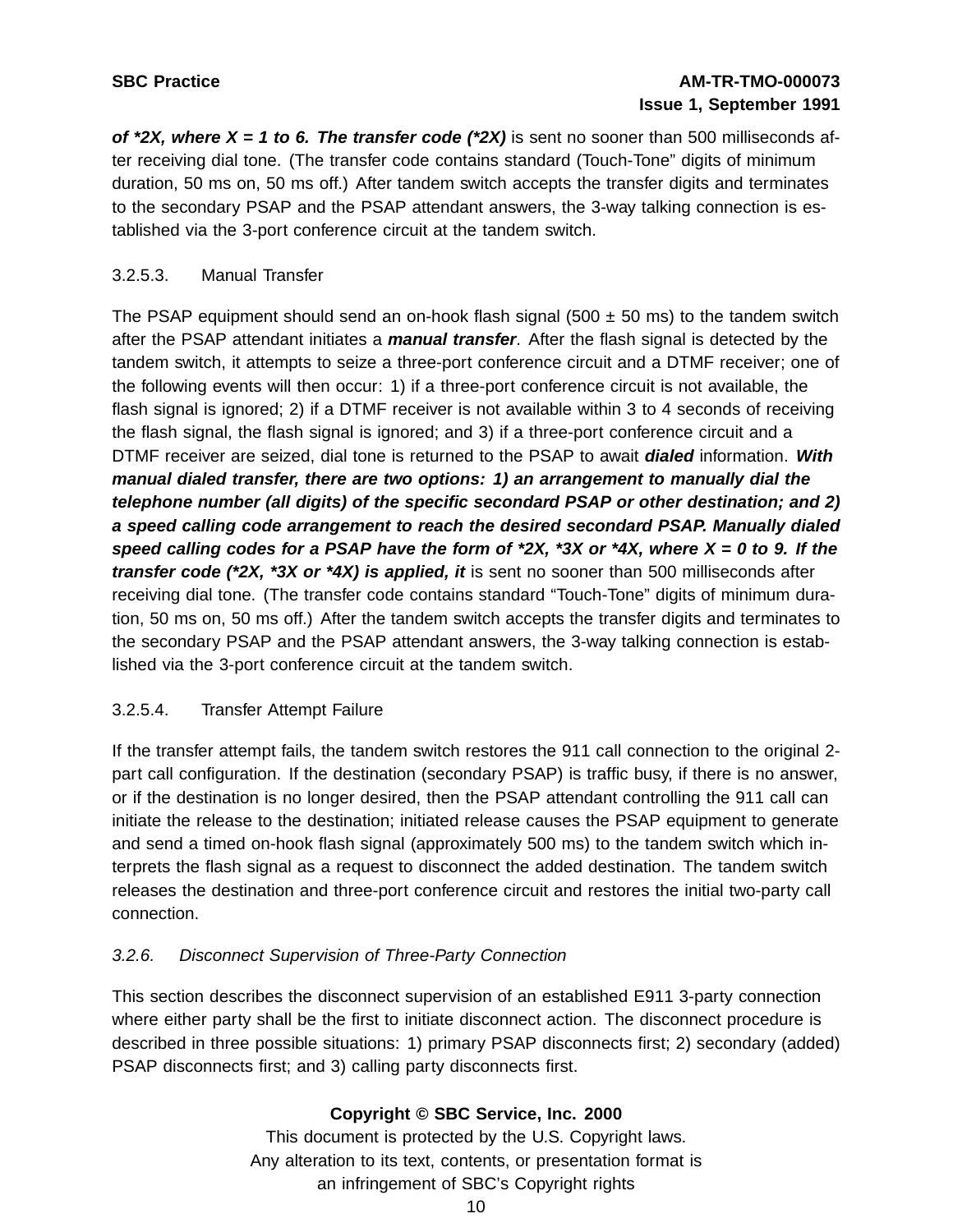### 3.2.6.1. Primary PSAP Disconnects First

After receiving an on-hook signal from the primary PSAP, the tandem switch begins flash timing (approximately 1.2 seconds). One of two events can occur:

- 1. If the primary PSAP sends a flash signal shorter than the 1.2 second timing period, the tandem switch releases the secondary PSAP and 3-port conference circuit and restores the original connection between the calling party and primary PSAP.
- 2. If the primary PSAP sends a flash signal longer than the 1.2 second timing period, the tandem switch releases/idles the 3-port conference circuit and trunk to the primary PSAP (that generated the flash) and a 2-party connection is made between the calling party and the secondary (added) PSAP. (The secondary PSAP can also transfer the 911 call to any other PSAP within control of the tandem switch or any 7/10 digit destination.)

### 3.2.6.2. Secondary (Added) PSAP Disconnects First

When detecting an on-hook signal from the secondary (added) PSAP, the tandem switch begins 10 to 11 second timing. There is a difference in functionality between an added party that is a PSAP (secondary PSAP) and an added party that is other than any type PSAP:

- 1. If the added party is a secondary PSAP, then after 10 to 11 second timing is done, the connection to the added party is disconnected; if an off-hook signal is received before the end of timing, the 3-party connection is held.
- 2. If the added party is other than any type PSAP where the tandem switch begins 10 to 11 second timing after receipt of an on-hook signal, one of four events can occur:
	- A. If the added party returns off-hook before time-out occurs, timing is terminated and the added party remains on the 3-party connection.
	- B. If the primary PSAP sends a timed on-hook flash before time-out occurs, timing is terminated and the connection to the added party and the 3-port conference circuit are released and idled. The call is reestablished as a 2-party call between the calling party and the primary PSAP.
	- C. If time-out occurs, the connection for the added party and the 3-port conference circuit is released and idled. The call is reestablished as a 2 party call between the calling party and primary PSAP.

#### **Copyright © SBC Service, Inc. 2000**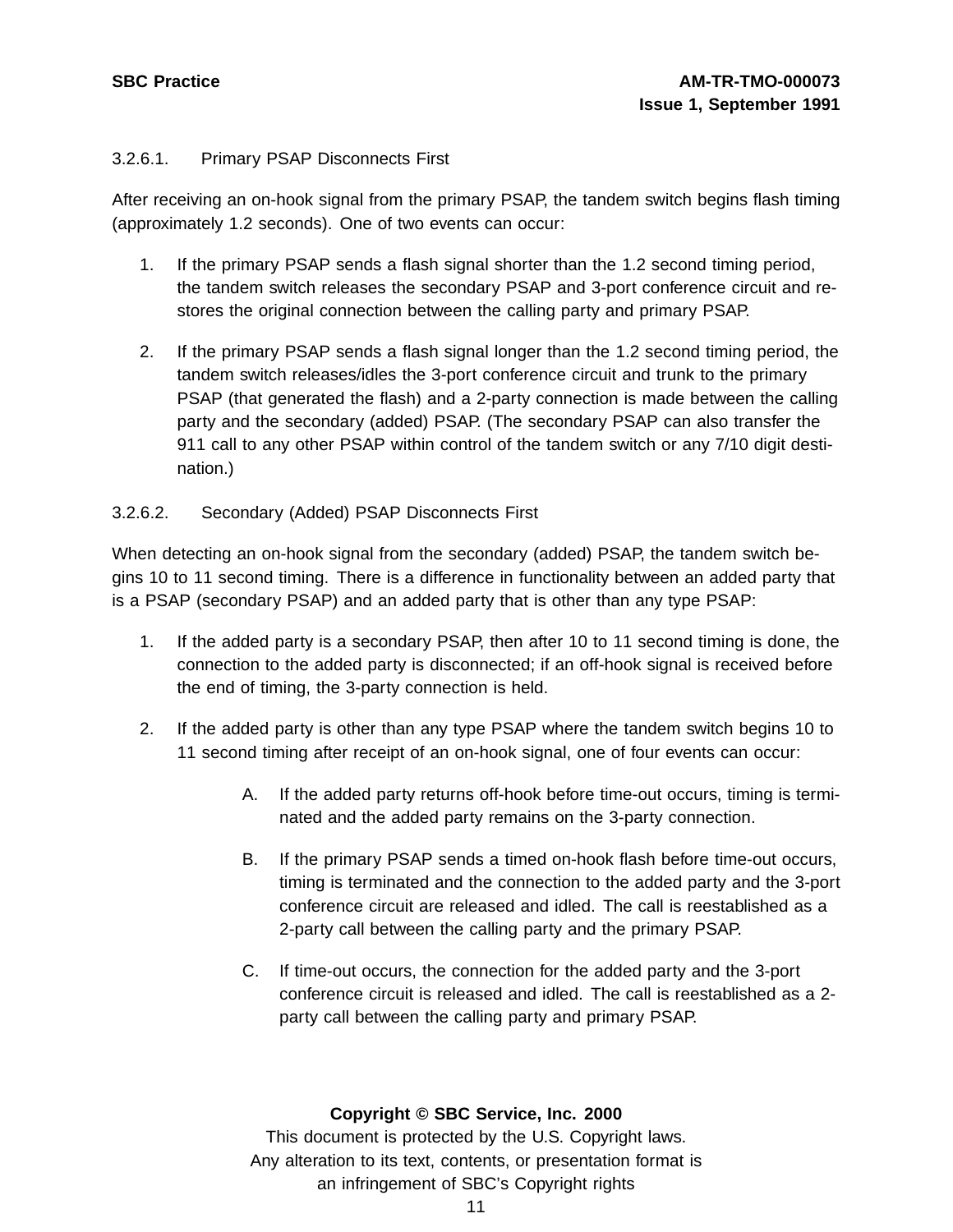D. If either the calling party or the primary PSAP disconnects before timeout occurs, the disconnecting party is immediately released. Timing continues until either time-out occurs (all connections are released and idled), or the added party goes off-hook. In this case, the call is established as a 2-party call between the remaining party and the added party.

#### 3.2.6.3. Calling Party Disconnects First

When detecting a disconnect signal from the calling party, the calling party connection will be released; however, the 3-port conference circuit will not be released. The primary PSAP remains connected via the 3-port conference circuit to the added party until either the added party disconnects, the primary PSAP releases the added party, or the primary PSAP disconnects.

#### 3.2.7. Transfer of Call from Secondary PSAP to Another PSAP

After establishing a 2-party connection between the calling party and secondary PSAP, the same secondary PSAP will be able to transfer the 911 call to another PSAP or any 7/10 digit destination; briefly:

- 1. All selective transfers to other secondary PSAPs associated with the primary PSAP of a calling station continues to function (continuous transfers) because the primary PSAP emergency service number (ESN) initially received by the tandem switch is saved in the switch call register.
- 2. Fixed transfers from the secondary PSAP to other PSAPs or destinations is dependent on the fixed transfer assignments at the controlling secondary PSAP.
- 3. Manual transfers function the same as above ( 3.2.5.3).

#### **3.3. Tones Used for Functions**

Standard tones (dial, busy, reorder, and audible ringing) are provided by the tandem switch for attendant transfer calls. Interrupted high tone (120-ipm) is also provided when selective transfers are attempted.

#### **3.4. Trunk Maintenance Test Calls**

Test calls are made routinely to verify the integrity of an E911 system, especially dedicated E911 trunks. Trunk testing from local/end offices to the tandem switch is a telephone company procedure that is not included in this paper. However, trunk testing from the tandem switch to the PSAP is included in this section:

### **Copyright © SBC Service, Inc. 2000**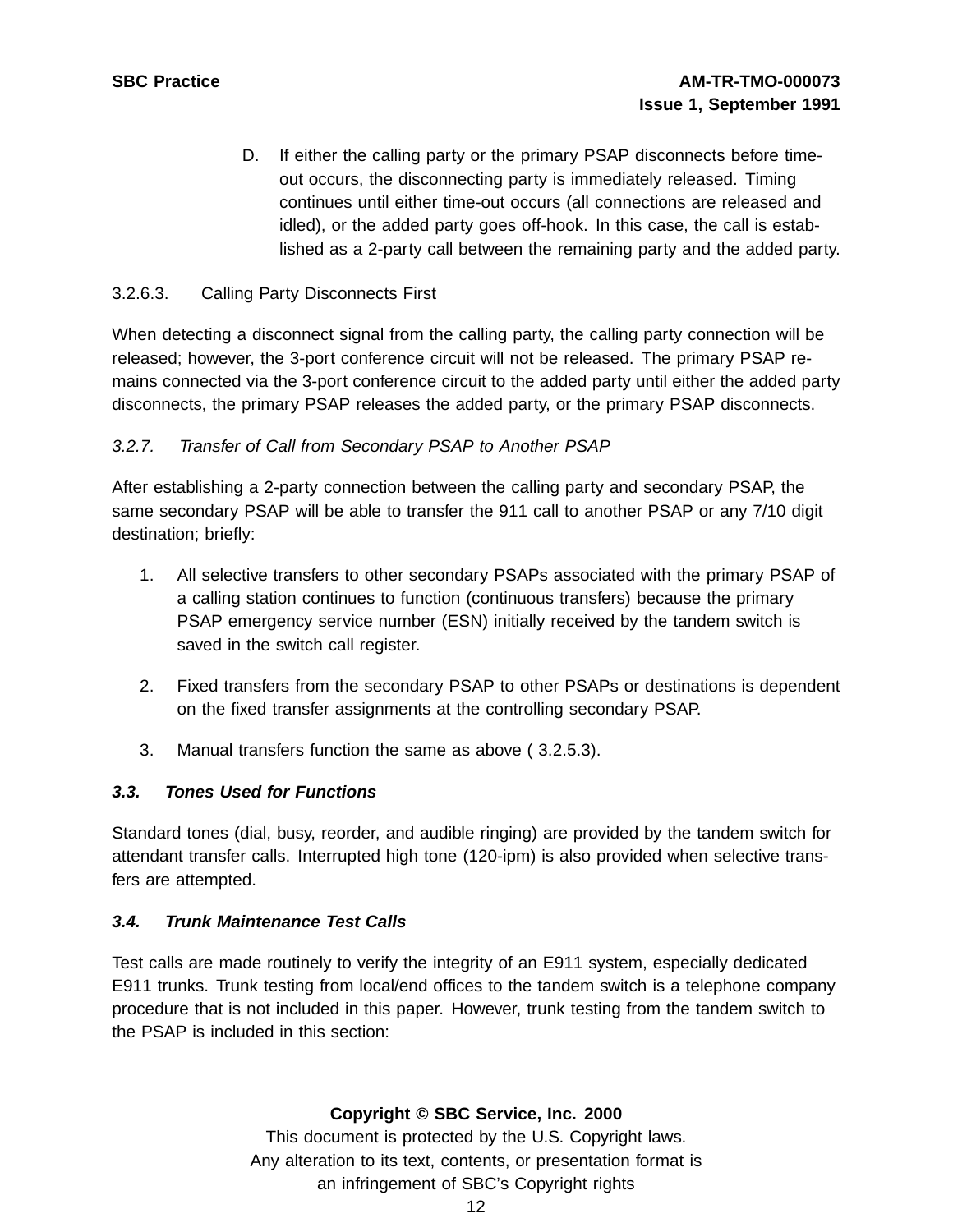Test calls can be made from the tandem switch using encoded ANI to a PSAP common CPE equipped with an ANI display. The PSAP common CPE should decode the special ANI as a test call and should connect the trunk under test to a test termination facility at the same CPE. Specifically, when KP - 8 - ST to the PSAP, the E911 trunk under test is connected to a permanent busy circuit in the PSAP common CPE. This allows the tandem switch to verify the integrity of the trunk circuit using the trunk diagnostic program. The test call sequence is listed in three steps:

- 1. After seizing the selected idle trunk and receiving the wink start signal prior to timeout, the tandem switch outpulses KP - 8 - ST to the PSAP.
- 2. The PSAP should interpret the digit 8 (See Table 3 as a maintenance test call and should connect the incoming E911 trunk to permanent busy tone (continuous 60-ipm tone). The tone should be returned to the tandem switch within 20 seconds after receipt of the wink start pulse; otherwise, the tandem switch considers the trunk test a failure.
- 3. Approximately 5 seconds after receiving the 60-ipm tone, the tandem switch disconnects and idles the trunk under test. The PSAP is not required to do any timing for a trunk test call, but the PSAP should react to seizure and disconnect from the tandem switch.

# **4. INTERFACE BETWEEN DATABASE SYSTEM AND PSAP**

This section provides the description of the interface between the node of the database system and the common CPE (ALI muliplexer) of the PSAP.

### **4.1. Features**

The database system (node) to PSAP interface serves as a means of providing Automatic Location Identification (ALI) which displays the street address and any other available data in direct relation to the calling party station. The ALI display at the PSAP is an optional feature. ALI, which is displayed at a PSAP position, is extracted via data links from a main computer of the database system (see Figure 1). Before the ALI extraction could occur, the PSAP common CPE must send the calling station telephone number and the PSAP position number via the data links to the database computer. The system is normally a hierarchical computer system with three distinct levels: 1) the main processor; 2) the node processor; and 3) the CPE display miniprocessor (ALI multiplexer). A specific protocol is applied over data links between the database system node and the PSAP equipment.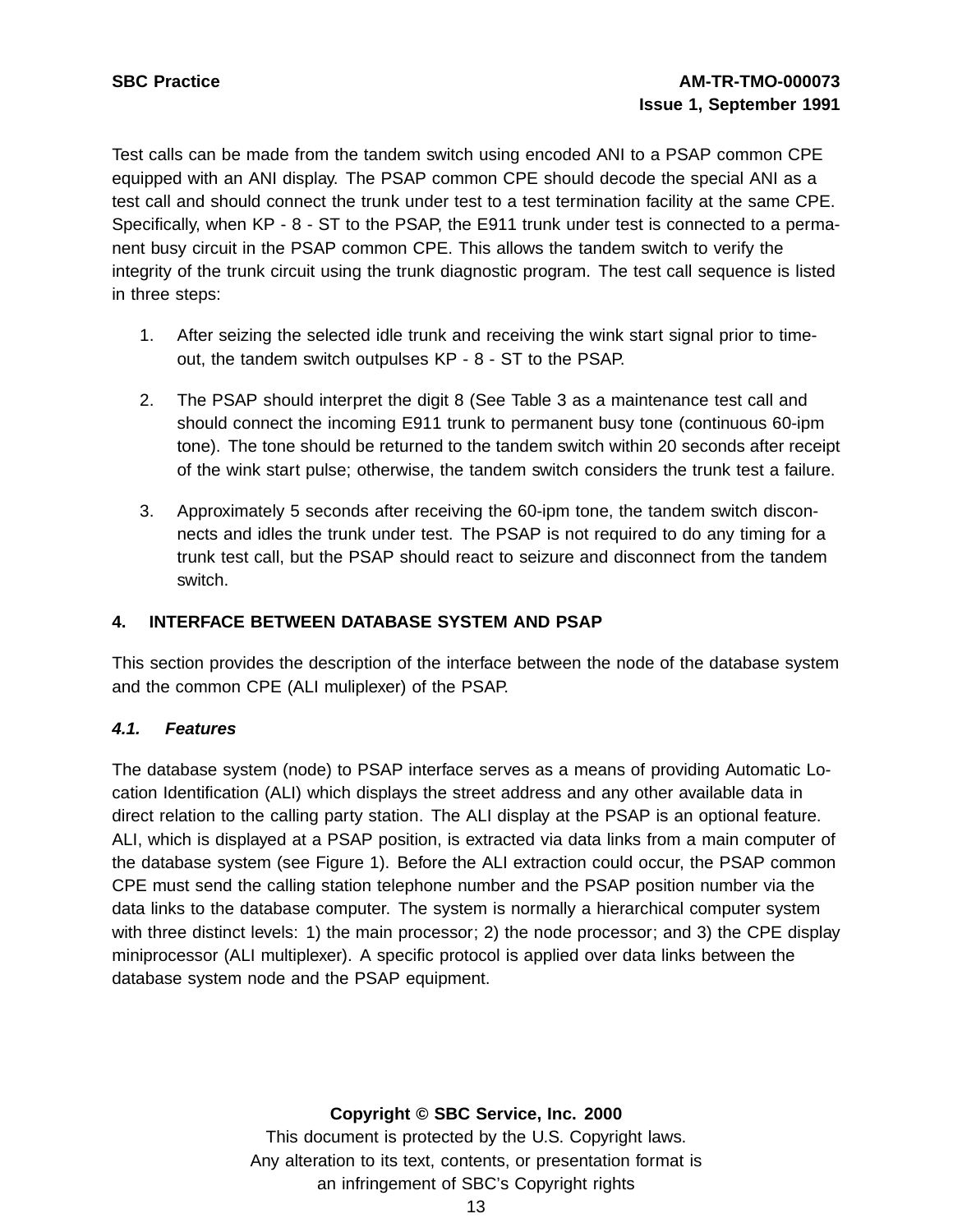#### **4.2. Interface Description (Node/PSAP)**

#### 4.2.1. Physical Arrangement of Interface

At all times, there should be two data links (private line voice grade channels), which are identical, between the node processors and PSAP equipment. Both channels are required for reliability; a single request is send over both channels simultaneously by the PSAP equipment to the two (paired) node processors. However, the response from the database system is returned to the PSAP equipment over one channel only. The channels should be full duplex, continuous carrier, 4-wire lines. The interface between both points (node and PSAP) should be ASCII, 1200 baud, asynchronous. The bit stream should be the 10 bit type consisting of 1 start bit, 8 data bits, and 1 stop bit; the 8th data bit (parity) is to be ignored (disabled) and may be odd, even, or none. (See Table 4 for concise information of physical arrangement of interface.)

#### 4.2.2. Data Link Protocol

There are three separate and distinct areas of protocol messages that are transmitted over the data links: 1) Request to database message; 2) Response from database messages; and 3) A "heartbeat" sequence type of message. (Messages which are formatted are from PSAP to Database or from Database to PSAP.)

#### 4.2.2.1. Protocol of Request to Database Message

The request from the PSAP to the node processor consists of a format of thirteen (13) ASCII digits (hex 30 to hex 39) and a carriage-return character which are sent over both data links simultaneously. The protocol is formatted in the following order: NPD, NXX, TN, POS, TRNK, CHECK, CARRIAGE RETURN. Refer to Table 5 for a comprehensive description of "Request to Database Message" protocol.

#### 4.2.2.2. Protocol of Response from Database Message

The response from the node processor to the PSAP is immediate with either an ASCII ACK (hex 06) indicating acknowledgment or an ASCII NAK (hex 15) indicating negative acknowledgment. If NAK is sent, the message should be retransmitted once only. All responses are sent to the PSAP over only one of the two data links.

The main message response is enclosed by two characters, STX (hex 02) and ETX (hex 03). The protocol of the message is formatted in the following order: STX, TYPE, POS, Text, ETX. Refer to Table 6 for a description of "Response from Database Message" protocol.

There are five types (TYPE) of messages (see Table 7). The POS represents the position number at the PSAP which is awaiting the particular response. The "Text" in the message is sent to

#### **Copyright © SBC Service, Inc. 2000**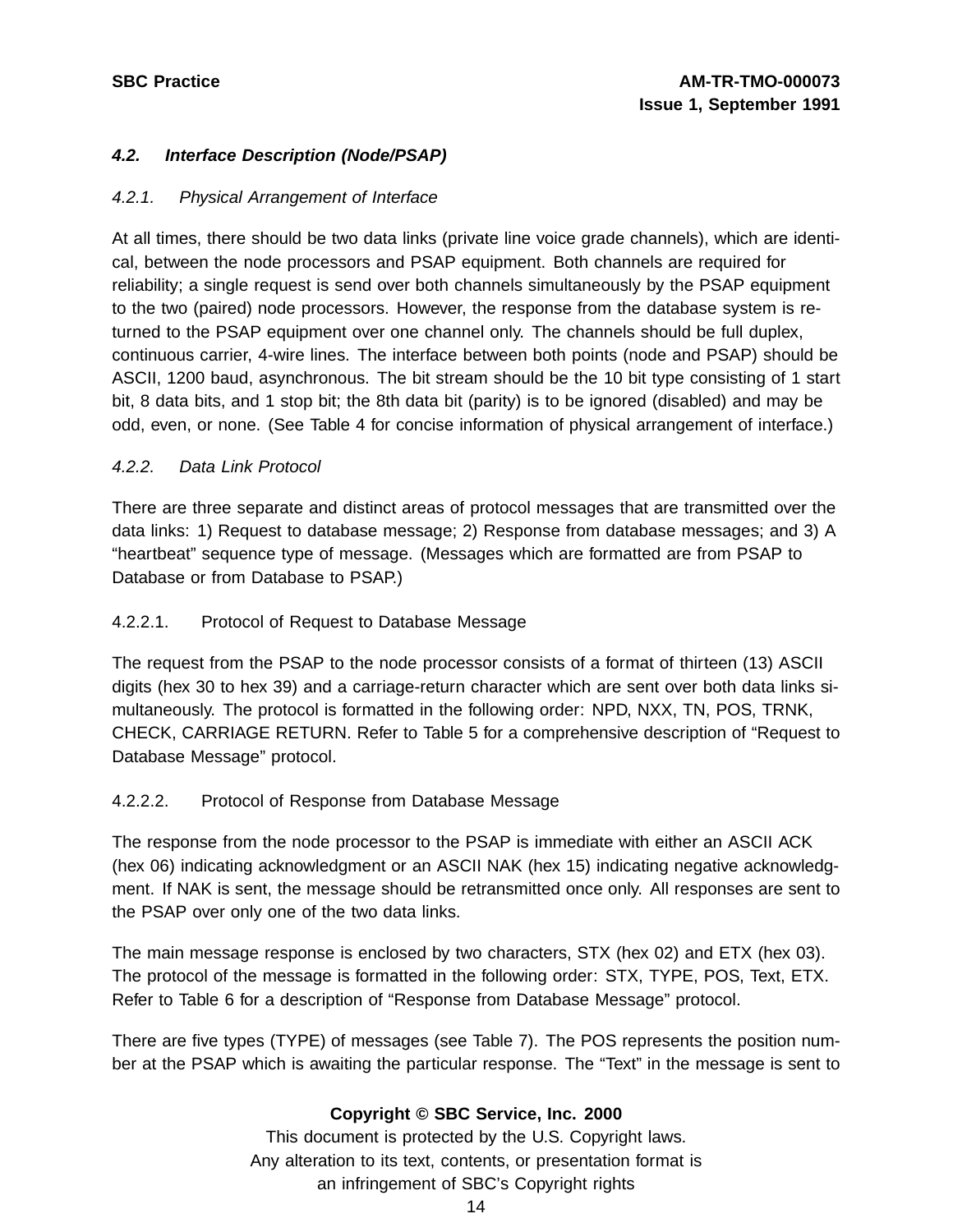the PSAP position. The manufacturer should develop equipment which can support the variable data streams identified in Table 8. The specific arrangement of the "Text" is dictated by customer-specific negotiations. The "Text may not contain STX, ETX, ACK, or NAK.

### 4.2.2.3. Heartbeat Sequence Message

The PSAP equipment must transmit a "heartbeat" message at intervals of every two (2) minutes to the node processor when there are no requests/responses in progress. The message should consist of characters "H<CR>" (hex 48 and hex 0D) that means "all seems well here." The node processor will generate a message according to prearrangements when it does not receive the 2 minute "heartbeat."

The PSAP equipment should send all zeros in the format of a request message ("0000000000000<CR>") to the node processor when the PSAP ANI equipment requires repair service.

#### **5. SUPPLEMENTAL INFORMATION**

#### **5.1. Description of Terms (Acronyms & Abbreviations)**

**A**- The "A" digit which is coded to represent NPA origin

**ACD**- Automatic Call Distribution

**ACK**- ASCII character indicating "acknowledgment"

**ALI**- Automatic Location Identification

**ANI**- Automatic Number Identification

**ASCII**- American Standard Code for Information Interchange

**CPE**- Customer Premises Equipment

**CR**- Carriage Return

**DTMF**- Dual-Tone Multifrequency

**E911**- The enhanced version of 911 service

**EIA**- Electronic Industries Association

**EOT**- ASCII character indicating "end of transmission"

**ESN**- Emergency Service Number (usually PSAP telephone #)

#### **Copyright © SBC Service, Inc. 2000**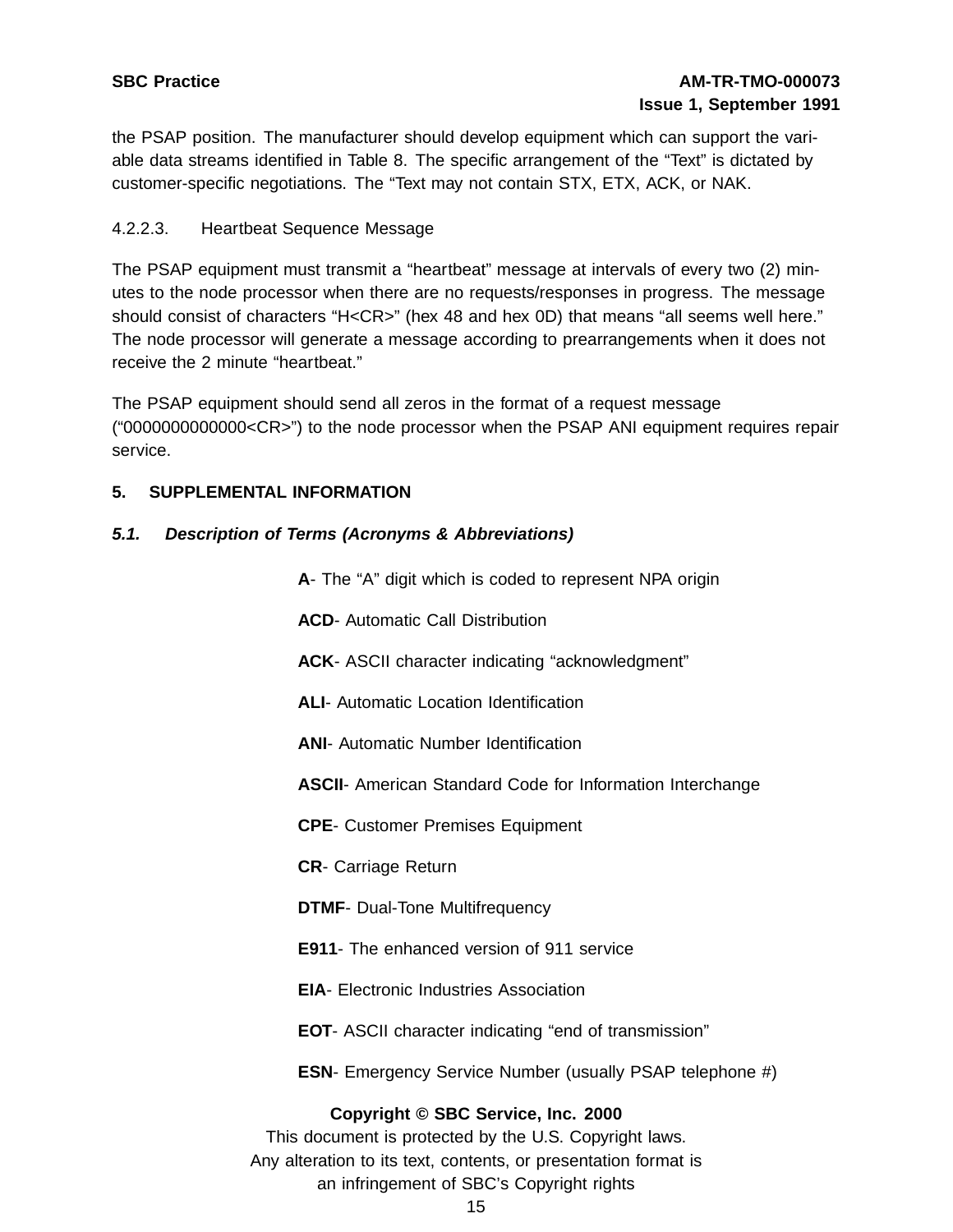| <b>ETD-</b> Emergency transfer digits                               |
|---------------------------------------------------------------------|
| <b>ETX-</b> ASCII character indicating "end of text"                |
| Hex- Hexadecimal                                                    |
| Hz- Hertz (a unit of frequency - 1 cycle per second)                |
| <b>ID-</b> Precedes node and PSAP identification # in text          |
| ipm- Impulse per minute                                             |
| KP- Multifrequency code indicating beginning of pulsing             |
| <b>LATA-</b> Local Access and Transport Area                        |
| <b>LSSGR- LATA Switching Systems General Requirements</b>           |
| <b>MF-</b> Multifrequency                                           |
| ms- Milliseconds                                                    |
| NAK- ASCII character indicating "negative acknowledgment"           |
| <b>NPA-</b> Numbering Plan Area                                     |
| <b>NPD-</b> Numbering Plan Digit                                    |
| <b>NXX</b> - Prefix of 7-digit number ( $N = 2$ to 9, $X = 0$ to 9) |
| <b>POS-</b> Position (PSAP)                                         |
| <b>PSAP-</b> Public Safety Answering Point                          |
| ST- Multifrequency code indicating end of pulsing                   |
| STX- ASCII character indicating "start of text"                     |
| TN- Calling station directory number (used with ANI)                |
| TRNK- Trunk (used with request message sent to node)                |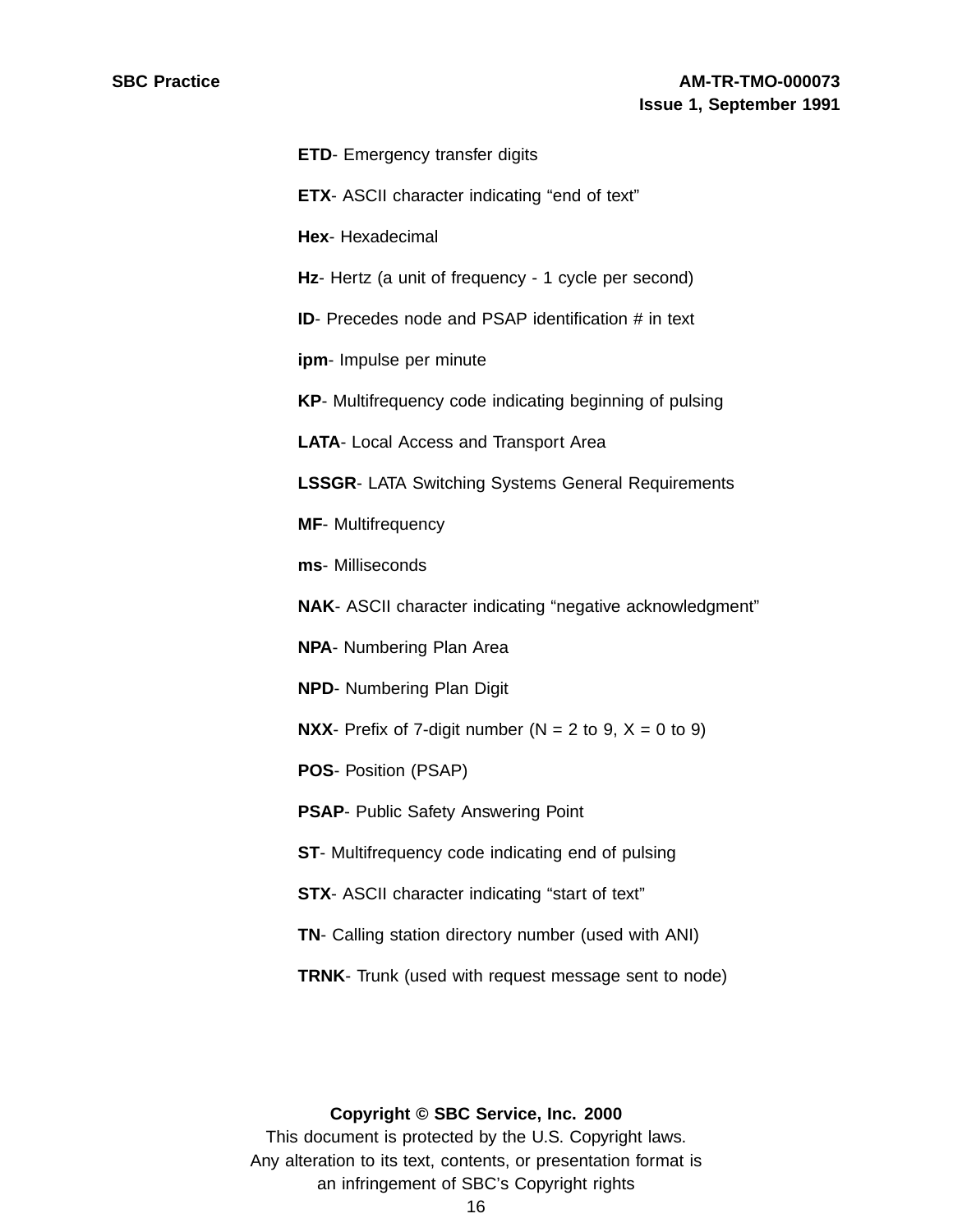#### **5.2. References**

- 1. "Description of the Analog Voicebank Interface Between the Bell System Local Exchange Lines and Terminal Equipment," PUB 61100, Telcordia (formerly Bellcore), January 1983.
- 2. "LATA Switching Systems Generic Requirements (LSSGR)," TR-TSY-000064, Telcordia (formerly Bellcore), Issue 2, July 1987.
- 3. "Lightning and 60-Hz Disturbances at the Bell Operating Company Network Interface," TR-EOP-000001, Telcordia (formerly Bellcore, Issue 2, June 1987.

Any questions regarding this document, please contact the APEx Help Desk at 847-248-4328.

#### **Copyright © SBC Service, Inc. 2000**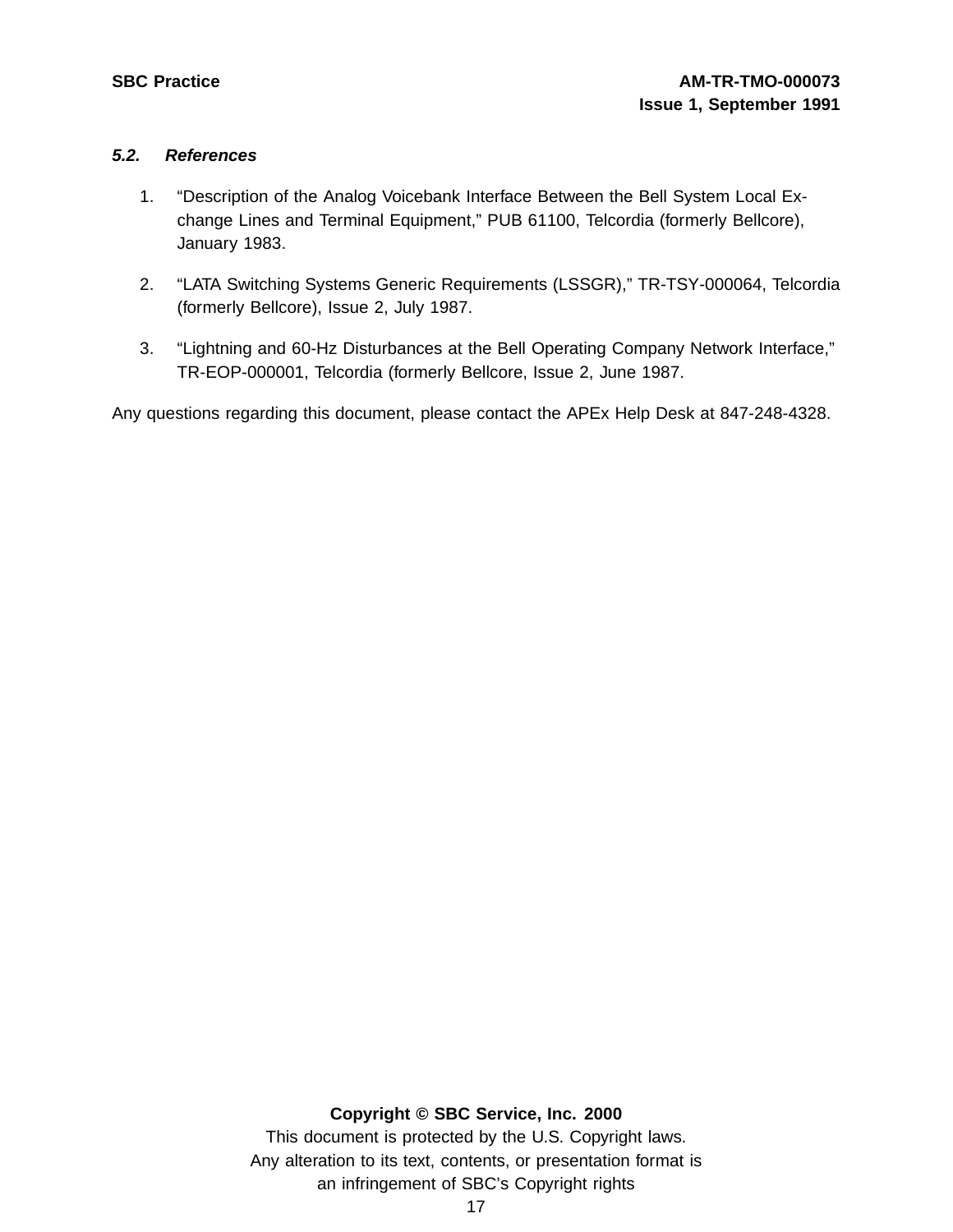

**Figure 1. A Typical E-911 System**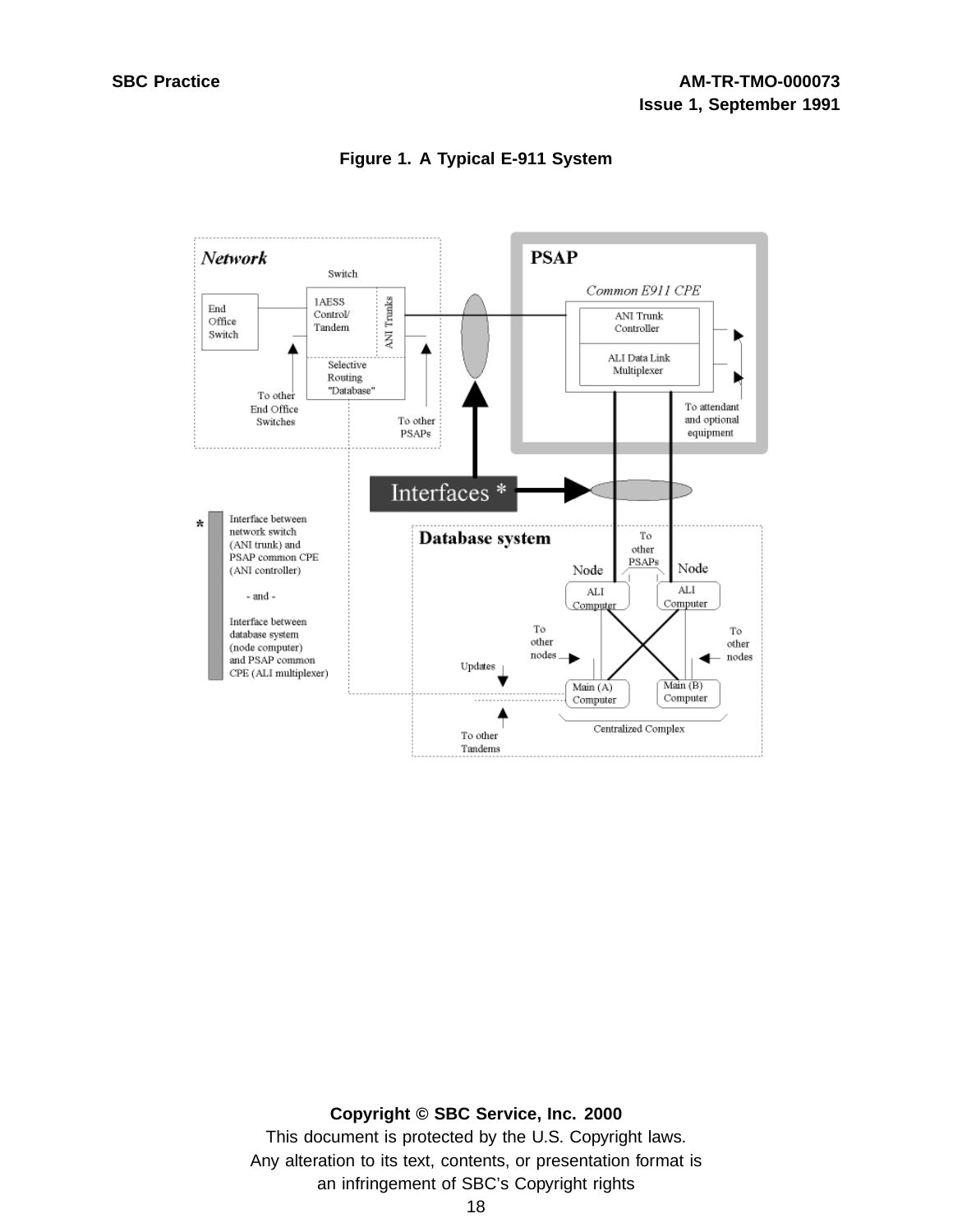| Table 1.                                                              |
|-----------------------------------------------------------------------|
| Electrical Characteristics of Trunk Call State (1AESS switch to PSAP) |

|              | Call State           |                      |                      |                               |  |  |
|--------------|----------------------|----------------------|----------------------|-------------------------------|--|--|
| Leads        | Idle                 | Seizure              | Pulsing              | Talking                       |  |  |
| T and R lead | Open > 30 k $\Omega$ | $200\Omega \pm 10\%$ | Same as seizure.     | Same as seizure               |  |  |
| Conditions   |                      | resistive loop.      | Multifrequency       | Plus 900 $\Omega$ , 2 $\mu$ F |  |  |
|              |                      | Inductive            | (MF) ANI information | Reflected                     |  |  |
|              |                      | Holding bridge       | (when required).     | Impedance. For                |  |  |
|              |                      | Plus loop            | See Signaling        | Nominal speech                |  |  |
|              |                      | Resistance.          | Section of LSSGR     | Levels, see PUB               |  |  |
|              |                      |                      | For MF pulsing       | 61100.                        |  |  |
|              |                      |                      | Information (see     |                               |  |  |
|              |                      |                      | Note $1$ ).          |                               |  |  |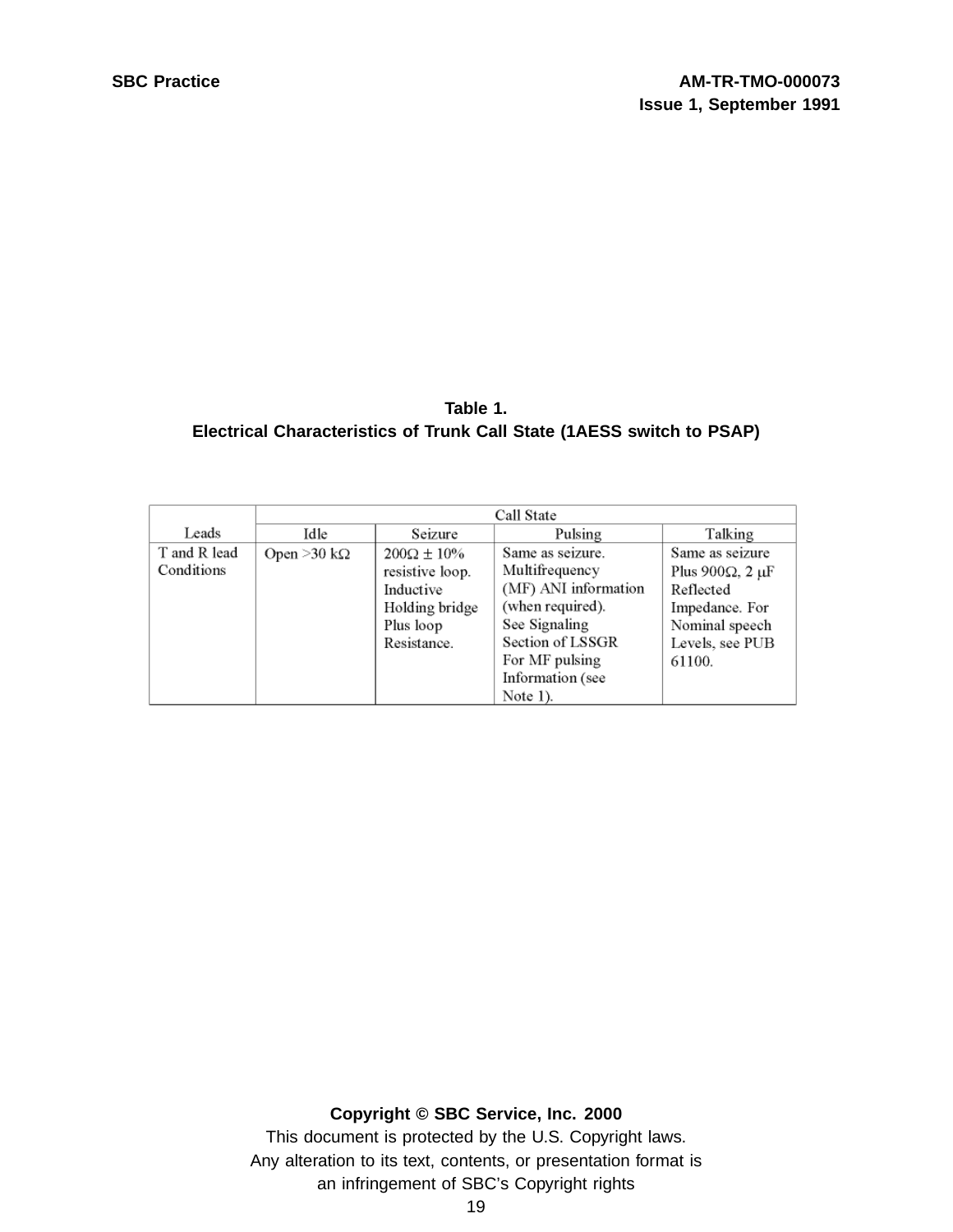### **Table 2. Electrical Characteristics of Trunk Call State (PSAP to 1AESS switch)**

|              | Call State        |                   |           |  |
|--------------|-------------------|-------------------|-----------|--|
| Leads        | On-Hook           | Off-Hook          | Pulsing   |  |
| T and R lead | R lead potential  | R lead potential  | See notes |  |
| Conditions   | Negative with     | Positive with     | 3 and 4   |  |
|              | Respect to T lead | Respect to T lead |           |  |
|              | (see Note 2)      | (see Note 2)      |           |  |

- Notes: 1. LATA Switching Systems Generic Requirements (LSSGR), TR-TSY-000064, Telcordia (formerly Bellcore), Issue 2, July 1987.
	- 2. The CPE supervisory battery (nominally 48 volts must be capable of supplying 10 mA over maximum length loops (loop reverse battery signaling required - see Signaling Section of LSSGR).
	- 3. The CPE must be capable of returning audible ring toward the originating party before the attendant answers (provided the PSAP is equipped with an ACD) and be capable of MF digit reception (ANI information), when required.
	- 4. The CPE must be capable of generating wink and flash signals and outpulsing DTMF, when required.

#### **Copyright © SBC Service, Inc. 2000**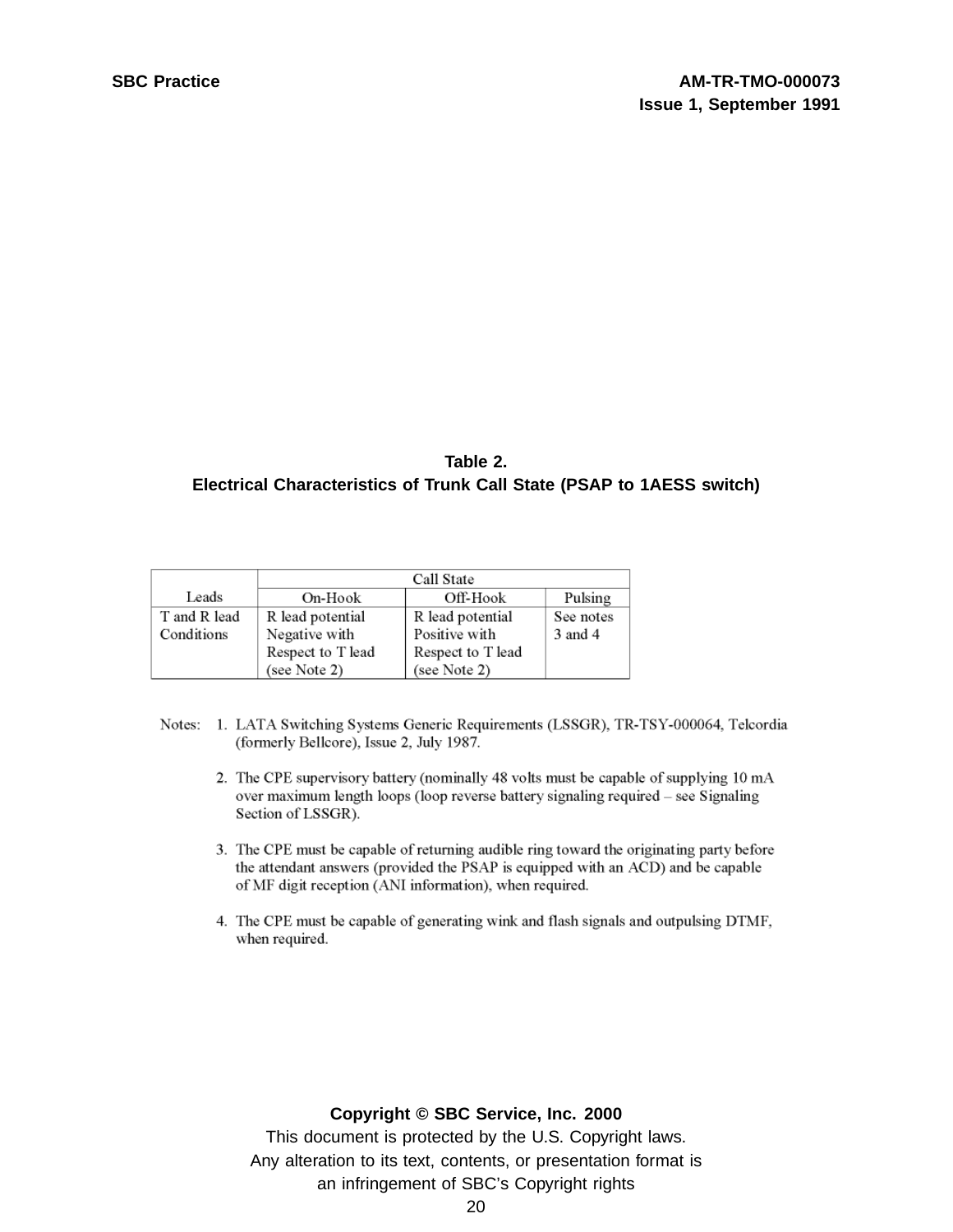### **Table 3. Encoding Information of "A" Digit in an ANI Display at PSAP**

| Digit (NPD) | Display  | Representation (See notes)            |
|-------------|----------|---------------------------------------|
| 0           | Steady   | NPA 0 (Primary NPA)                   |
| 1           | Steady   | NPA 1 (Lowest numeric secondary NPA)  |
| 2           | Steady   | NPA 2 (median numeric secondary NPA)  |
| 3           | Steady   | NPA 3 (Highest numeric secondary NPA) |
| 4           | Flashing | NPA 0 (FX line or special treatment)  |
| 5           | Flashing | NPA 1 (FX line or special treatment)  |
| 6           | Flashing | NPA 2 (FX line or special treatment)  |
| 7           | Flashing | NPA 3 (FX line or special treatment)  |
| 8           |          | Maintenance test call                 |
| 9           |          | Not presently used                    |
|             |          |                                       |

- Notes: 1. The "A" digit is used to indicate the NPA from which a 911 call originated in cases when the 911 service area includes two or more NPAs.
	- 2. If the 911 service area has only one NPA, no "A" digit is displayed.
	- 3. A flashing "A" digit alerts the attendant that the call might have originated via a FX line serving a station which is not physically located in the 911 service area or a calling station which is not assigned to a PSAP.
	- 4. Digits 4, 5, 6 and 7 represent NPAs 0, 1, 2 and 3 respectively (digits 0 and 4 always represent the primary NPA).

#### **Copyright © SBC Service, Inc. 2000**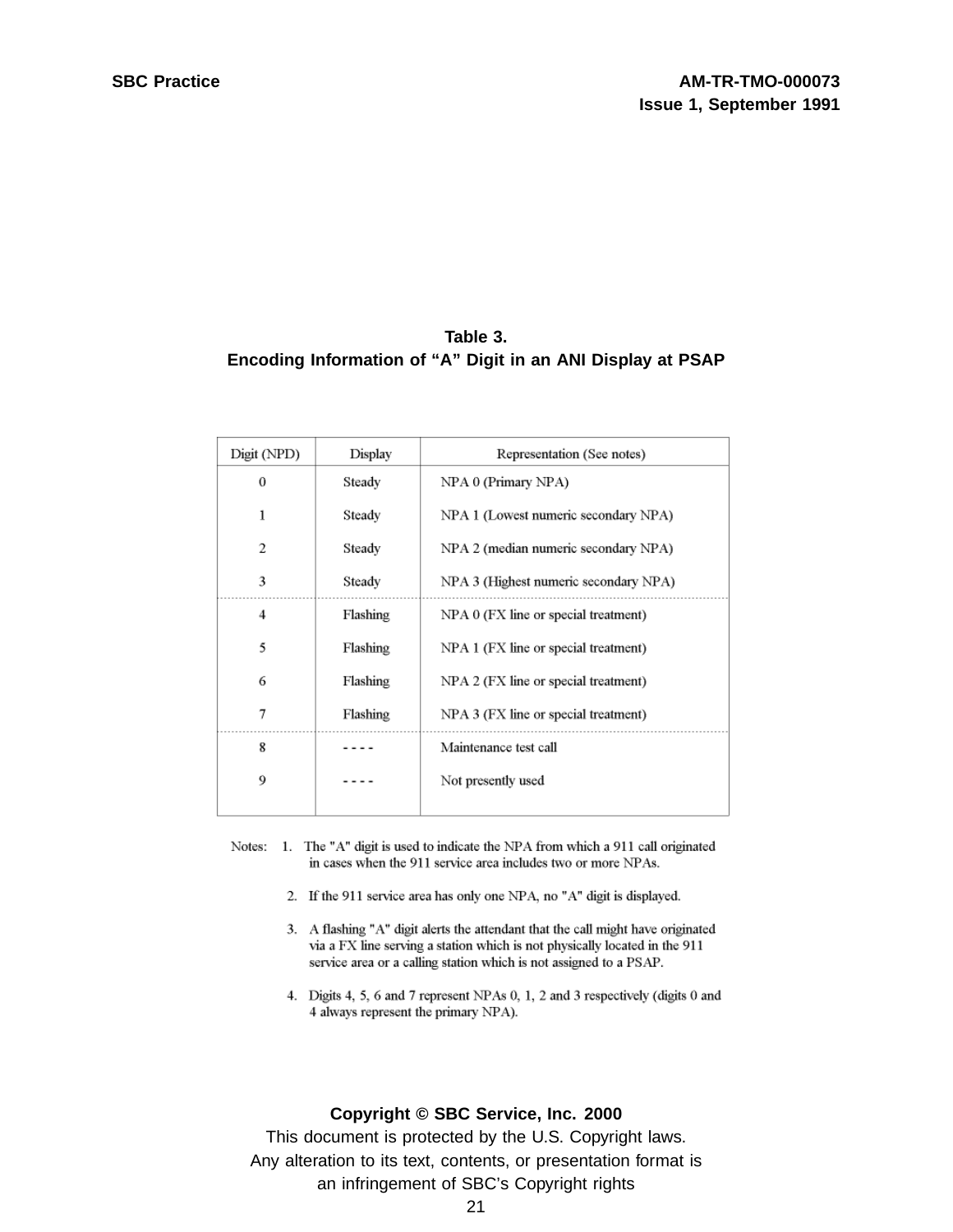# **Table 4. Physical Arrangement of Interface Between Database System and PSAP**

| Characteristics of Physical Interface (2 each always)  |                                                |                                    |                                                                                     |  |  |
|--------------------------------------------------------|------------------------------------------------|------------------------------------|-------------------------------------------------------------------------------------|--|--|
| Physical                                               | Type                                           | Interface                          | Data Bit                                                                            |  |  |
| Connection                                             | Lines                                          | Requirments                        | Stream                                                                              |  |  |
| 2 Data Lines<br>(Private line voice<br>grade channels) | Full duplex<br>Continuous<br>Carrier<br>4-wire | ASCII<br>1200 Baud<br>Asynchronous | 10 Bit type<br>$(1 \text{ start bit},$<br>8 data bits,<br>1 stop bit)<br>(See note) |  |  |

Note: The 8<sup>th</sup> data bit (parity) is to be ignored (disabled) and maybe odd, even or none.

#### **Copyright © SBC Service, Inc. 2000**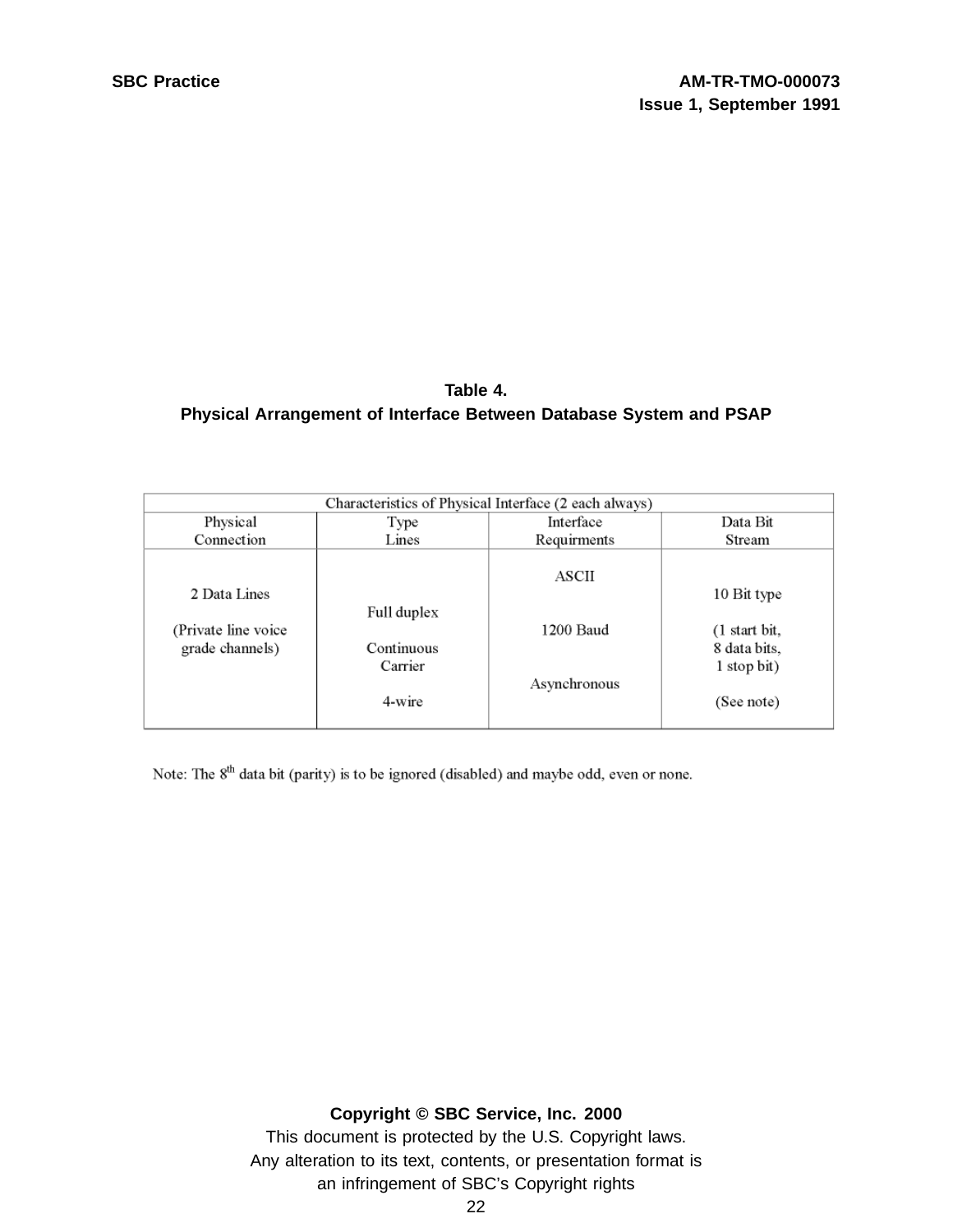#### **Table 5. Request to Database Protocol**

| Relationship of ASCII Digits and Input Data (See example below) |              |     |                                                                                                                        |
|-----------------------------------------------------------------|--------------|-----|------------------------------------------------------------------------------------------------------------------------|
| Arranged Position                                               |              |     |                                                                                                                        |
| Of ASCII Digit                                                  |              |     | Representative Information (See example below)                                                                         |
| 1st                                                             | NPD.         |     | $=$ Calling station area code ("A" digit)                                                                              |
| $2^{nd} - 4^{th}$                                               | NXX.         | $=$ | Calling station local/end office prefix                                                                                |
| $5^{\text{th}} - 8^{\text{th}}$                                 | TN           |     | $=$ Calling station directory number                                                                                   |
| $9^{th} - 10^{th}$                                              | POS          |     | $=$ PSAP position number answering call                                                                                |
| $11^{th} - 12^{th}$                                             | TRNK         |     | = Incoming trunk number connected to same PSAP position                                                                |
| 13 <sup>th</sup>                                                | <b>CHECK</b> |     | $=$ One digit, then when added to the sum of the previous<br>Twelve digits, causes the sum to be evenly divisible by 8 |
| $\overline{\phantom{a}}$                                        |              |     |                                                                                                                        |
|                                                                 | CARRIAGE     |     |                                                                                                                        |
|                                                                 | RETURN       | $=$ | Hex 0D, signals end of request                                                                                         |

- Example: 0555121201020<CR> would be transmitted for 555-1212 on position, trunk 2. Zero (0) which is the first digit indicates that the call origination on the same area code of where the PSAP is located (see Table 3). Note the check digit is 0 since the sum equals 24.
- Note: All zeros are sent to the node processor in<br>the format of a rquest (000000000000000<CR>) when the PSAP is in need of repair.

#### **Copyright © SBC Service, Inc. 2000**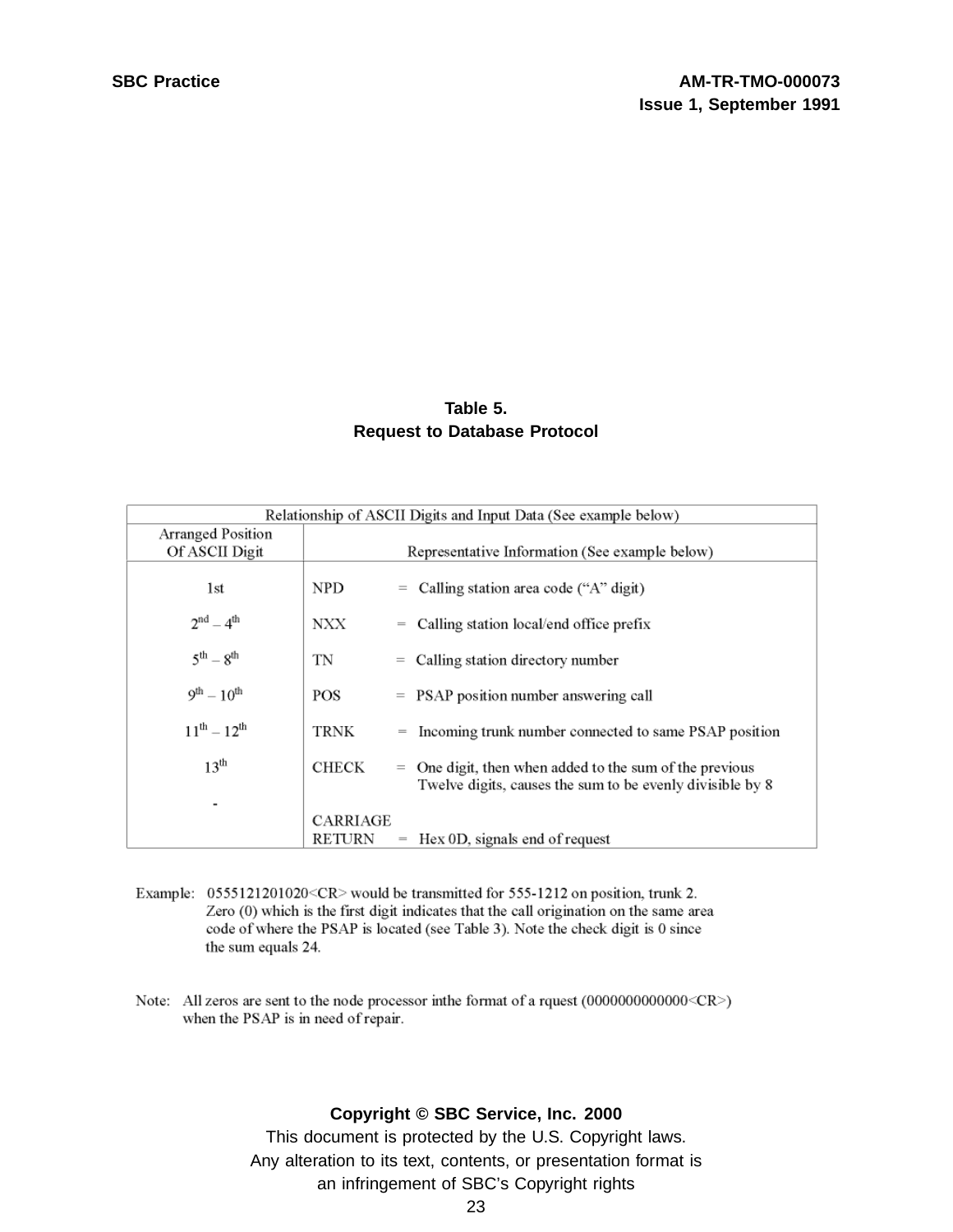### **Table 6. Response from Database Protocol**

| Relationship of ASCII Digits and Output Data |                                                                                                             |  |  |  |
|----------------------------------------------|-------------------------------------------------------------------------------------------------------------|--|--|--|
| Arranged Position<br>Of ASCII Character      | Representative Information                                                                                  |  |  |  |
| $1^{\rm st}$                                 | $STX$ = Should be used at start of response message – (Hex 02)                                              |  |  |  |
| 2 <sup>nd</sup>                              | $TYPE$ = Indicates type of message as shown in Table 7                                                      |  |  |  |
| $3^{rd} - 4^{th}$                            | = PSAP position number requiring response information<br>POS<br>(Position 00 is valid for TYPE 3 or 5 only) |  |  |  |
| $5^{th} - 324^{th}$                          | Test<br>$=$ 320 characters or less $-$ (See Table 8 for typical format)                                     |  |  |  |
| $325th$ or lower<br>(see note)               | $ETX =$ Should be used at end of response message – (Hex 03)                                                |  |  |  |

Note: The quantity of "Text" characters will vary in each application. The ASCII character representing ETX will be in the 325<sup>th</sup> position when the maximum of 320 characters are used for "Text" information; the ETX will be in a lower position tham 325 when there are less than 320 "Text" characters.

#### **Copyright © SBC Service, Inc. 2000**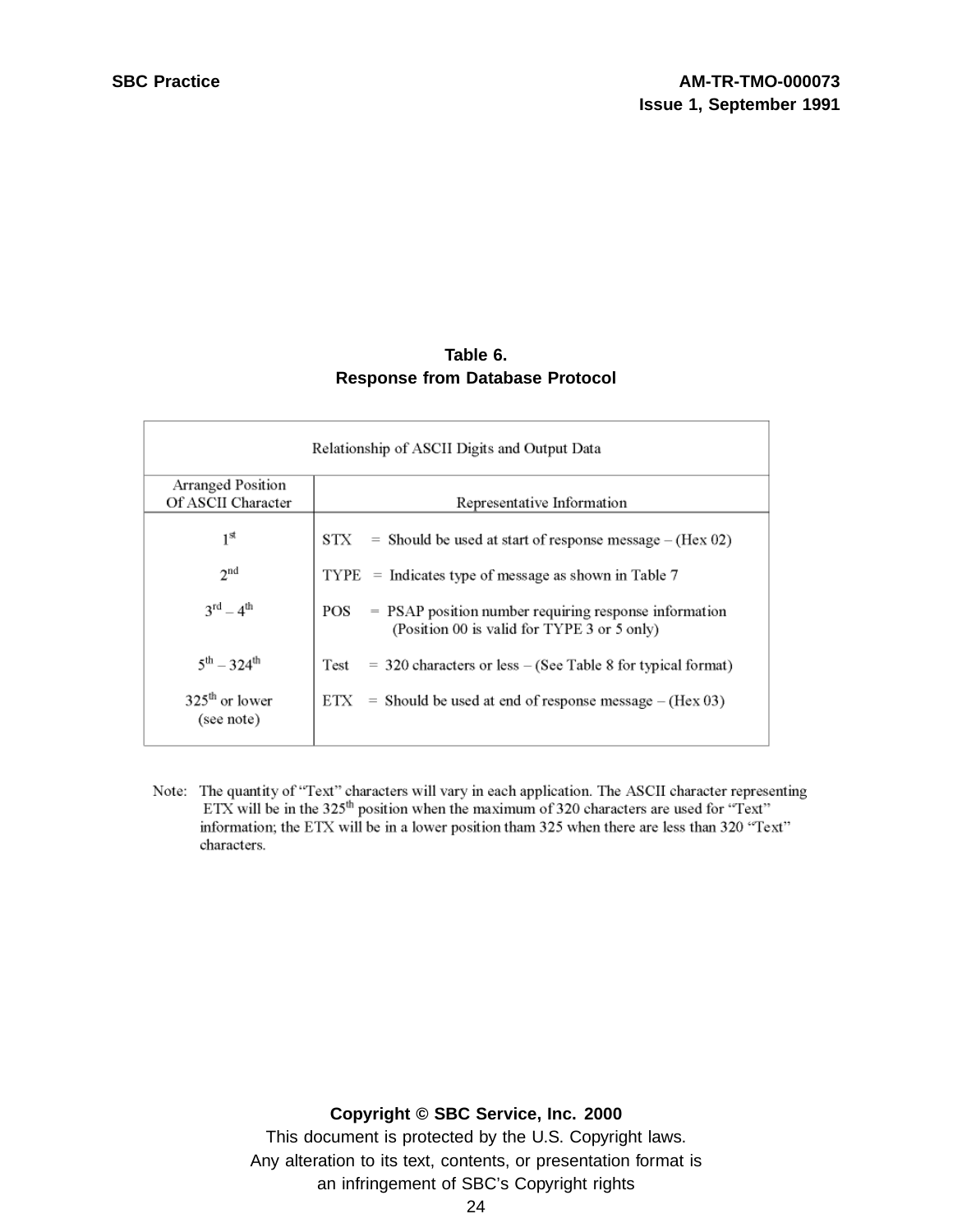#### **Table 7. List of "TYPE" Messages As Part of Response Message**

| 2 nd Character of<br>Database Response<br>("TYPE") | Representative Information                                       | Hex |
|----------------------------------------------------|------------------------------------------------------------------|-----|
|                                                    | Data retrieved; only one path available.                         | 31  |
| 2                                                  | Data retrieved; both paths operational (normal).                 | 32  |
| 3                                                  | Broadcast from host: "ALI OPERATIONAL;" test length = 0.         | 33  |
| 5                                                  | Broadcast from node: "GOING DOWN IN 5 MINUTES:" text length - 0. | 35  |
| 9                                                  | No address data found; text from "NPA-NXX-TN NO RECORD FOUND."   | 39  |
| 0, 4, 6, 7, 8                                      | No used.                                                         |     |

#### **Copyright © SBC Service, Inc. 2000**